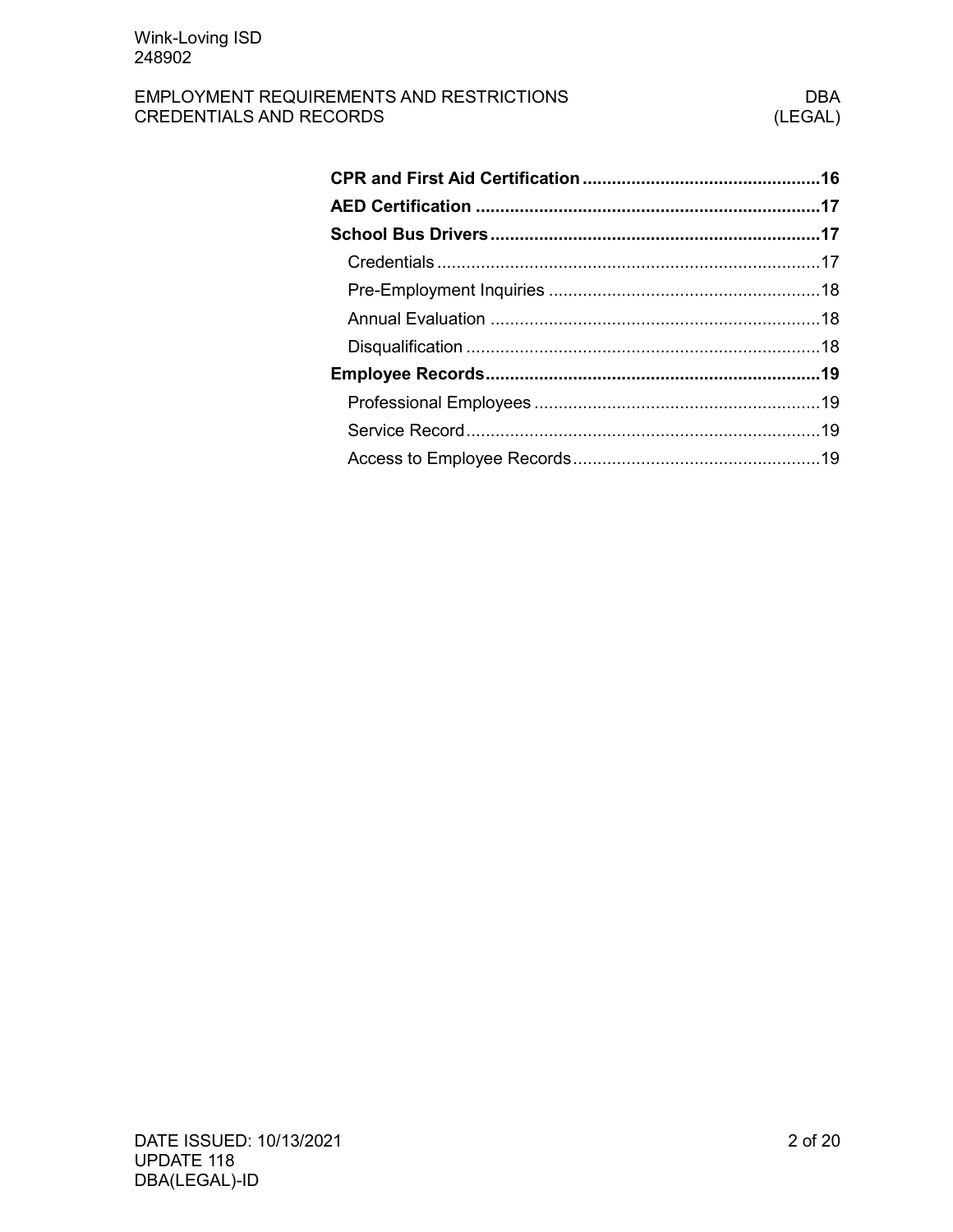<span id="page-2-3"></span><span id="page-2-2"></span><span id="page-2-1"></span><span id="page-2-0"></span>

| <b>Notice to Parents</b><br>Teacher<br>Qualifications      | As a condition of receiving assistance under Title I, Part A of the EI-<br>ementary and Secondary Education Act (ESEA) (20 U.S.C. 6301 et<br>seq.), a district shall, at the beginning of each school year, notify<br>the parents of each student attending any school receiving such<br>funds that the parents may request, and the district shall provide<br>the parents on request (and in a timely manner), information re-<br>garding the professional qualifications of the student's classroom<br>teachers, including, at a minimum, the following: |                                                                                                                                                                                                                                                                                                                                                                                                                                                                                                     |  |  |
|------------------------------------------------------------|------------------------------------------------------------------------------------------------------------------------------------------------------------------------------------------------------------------------------------------------------------------------------------------------------------------------------------------------------------------------------------------------------------------------------------------------------------------------------------------------------------------------------------------------------------|-----------------------------------------------------------------------------------------------------------------------------------------------------------------------------------------------------------------------------------------------------------------------------------------------------------------------------------------------------------------------------------------------------------------------------------------------------------------------------------------------------|--|--|
|                                                            | 1.<br>Whether the student's teacher:                                                                                                                                                                                                                                                                                                                                                                                                                                                                                                                       |                                                                                                                                                                                                                                                                                                                                                                                                                                                                                                     |  |  |
|                                                            | a.<br>vides instruction;                                                                                                                                                                                                                                                                                                                                                                                                                                                                                                                                   | Has met state qualification and licensing criteria for the<br>grade levels and subject areas in which the teacher pro-                                                                                                                                                                                                                                                                                                                                                                              |  |  |
|                                                            | b.<br>have been waived; and                                                                                                                                                                                                                                                                                                                                                                                                                                                                                                                                | Is teaching under emergency or other provisional status<br>through which state qualification or licensing criteria                                                                                                                                                                                                                                                                                                                                                                                  |  |  |
|                                                            | c.<br>the teacher.                                                                                                                                                                                                                                                                                                                                                                                                                                                                                                                                         | Is teaching in the field of discipline of the certification of                                                                                                                                                                                                                                                                                                                                                                                                                                      |  |  |
|                                                            | 2.<br>and, if so, their qualifications.                                                                                                                                                                                                                                                                                                                                                                                                                                                                                                                    | Whether the child is provided services by paraprofessionals                                                                                                                                                                                                                                                                                                                                                                                                                                         |  |  |
|                                                            | 20 U.S.C. 6312(e)(1)(A)                                                                                                                                                                                                                                                                                                                                                                                                                                                                                                                                    |                                                                                                                                                                                                                                                                                                                                                                                                                                                                                                     |  |  |
| <b>Federally Required</b><br>Notice-Lack of<br>Credentials |                                                                                                                                                                                                                                                                                                                                                                                                                                                                                                                                                            | A school that receives such federal funds shall also provide to each<br>individual parent of a child who is a student in such school, with re-<br>spect to such student, timely notice that the student has been as-<br>signed, or has been taught for four or more consecutive weeks by,<br>a teacher who does not meet applicable state certification or licen-<br>sure requirements at the grade level and subject area in which the<br>teacher has been assigned. 20 U.S.C. $6312(e)(1)(B)(ii)$ |  |  |
| State-Required<br>Notice-Lack of<br>Credentials            | ans of each student in that classroom.                                                                                                                                                                                                                                                                                                                                                                                                                                                                                                                     | If a district assigns an inappropriately certified or uncertified<br>teacher (as defined below) to the same classroom for more than 30<br>consecutive instructional days during the same school year, it shall<br>provide written notice of the assignment to the parents or guardi-                                                                                                                                                                                                                |  |  |
|                                                            | A superintendent shall provide the notice not later than the 30th<br>instructional day after the date of the assignment of the<br>inappropriately certified or uncertified teacher. A district shall make<br>a good-faith effort to ensure that the notice is provided in a bilingual<br>form to any parent or guardian whose primary language is not<br>English. A district shall retain a copy of the notice and make<br>information relating to teacher certification available to the public<br>on request.                                            |                                                                                                                                                                                                                                                                                                                                                                                                                                                                                                     |  |  |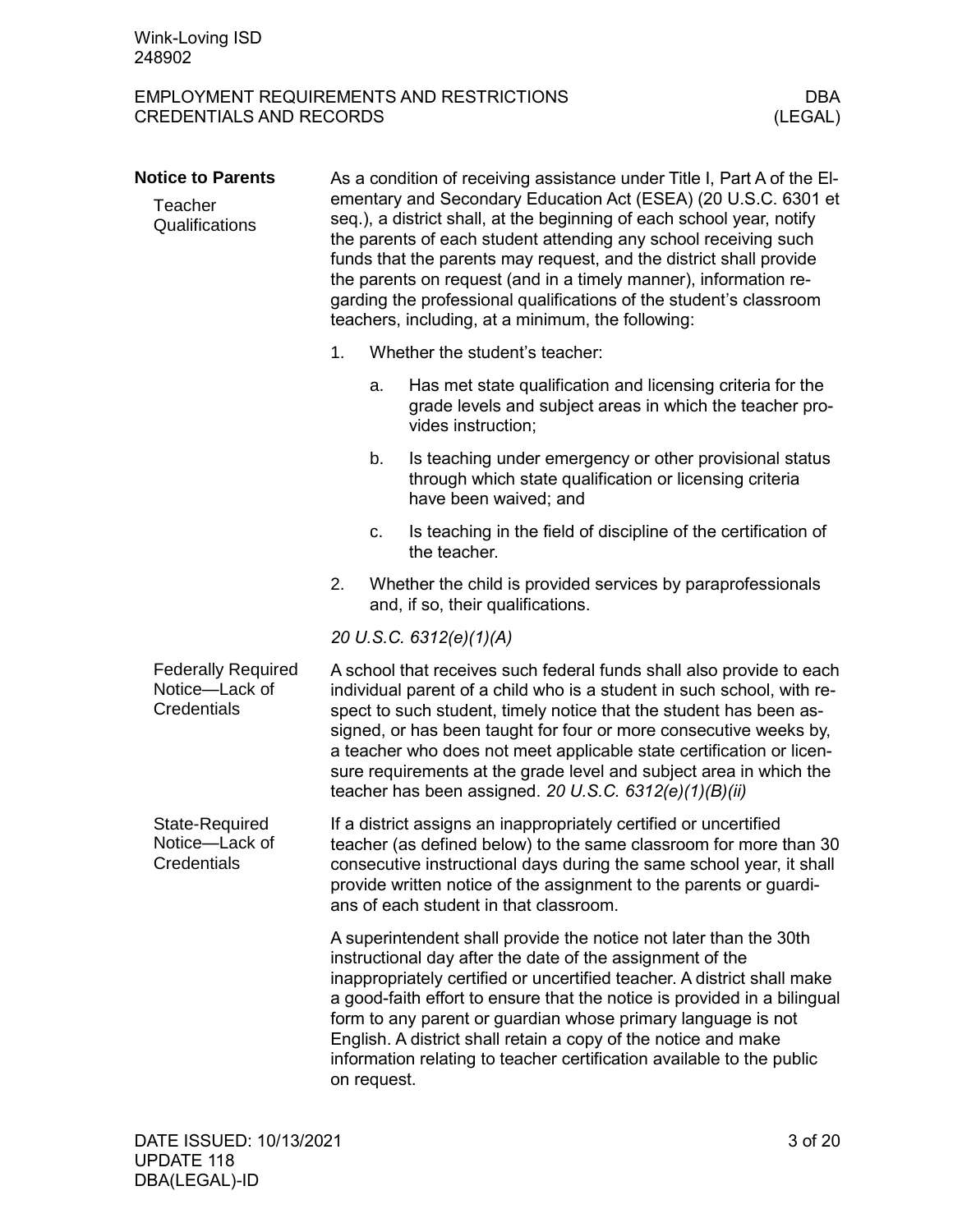<span id="page-3-1"></span><span id="page-3-0"></span>

|                                                        |                                                                                                                                                                                                                                                                                                                                                                                                                                                                                                          | An "inappropriately certified or uncertified teacher" includes an indi-<br>vidual serving on an emergency certificate or an individual who<br>does not hold any certificate or permit. It does not include an indi-<br>vidual who is: |  |  |
|--------------------------------------------------------|----------------------------------------------------------------------------------------------------------------------------------------------------------------------------------------------------------------------------------------------------------------------------------------------------------------------------------------------------------------------------------------------------------------------------------------------------------------------------------------------------------|---------------------------------------------------------------------------------------------------------------------------------------------------------------------------------------------------------------------------------------|--|--|
|                                                        | 1.                                                                                                                                                                                                                                                                                                                                                                                                                                                                                                       | Certified and assigned to teach a class or classes outside his<br>or her area of certification, as determined by State Board for<br>Educator Certification (SBEC) rules specifying the certificate<br>required for an assignment;     |  |  |
|                                                        | 2.                                                                                                                                                                                                                                                                                                                                                                                                                                                                                                       | Serving on a certificate issued due to a hearing impairment;                                                                                                                                                                          |  |  |
|                                                        | 3.                                                                                                                                                                                                                                                                                                                                                                                                                                                                                                       | Serving on a certificate issued pursuant to enrollment in an<br>approved alternative certification program;                                                                                                                           |  |  |
|                                                        | 4.                                                                                                                                                                                                                                                                                                                                                                                                                                                                                                       | Certified by another state or country and serving on a certifi-<br>cate issued under Education Code 21.052;                                                                                                                           |  |  |
|                                                        | 5.                                                                                                                                                                                                                                                                                                                                                                                                                                                                                                       | Serving on a school district teaching permit; or                                                                                                                                                                                      |  |  |
|                                                        | 6.                                                                                                                                                                                                                                                                                                                                                                                                                                                                                                       | Employed under a waiver granted by the commissioner of ed-<br>ucation.                                                                                                                                                                |  |  |
|                                                        | The state notice requirement does not apply if a school is required<br>in accordance with Section 1006, Every Student Succeeds Act [20<br>U.S.C. Section $6312(e)(1)(B)(ii)$ , to provide notice to a parent or<br>guardian regarding a teacher who does not meet certification re-<br>quirements at the grade level and subject area in which the teacher<br>is assigned, provided the school provides notice as required by<br>that Act. [See Federally Required Notice-Lack of Credentials,<br>above] |                                                                                                                                                                                                                                       |  |  |
|                                                        |                                                                                                                                                                                                                                                                                                                                                                                                                                                                                                          | Education Code 21.057; 19 TAC 231.1                                                                                                                                                                                                   |  |  |
| <b>Professional</b><br><b>Personnel</b><br>Certificate | A person may not be employed as a teacher, teacher intern or<br>teacher trainee, librarian, educational aide, administrator, educa-<br>tional diagnostician, or school counselor by a district unless the<br>person holds an appropriate certificate or permit. A person who de-<br>sires to teach shall present the person's certificate for filing with a<br>district before the person's contract with a board is binding.                                                                            |                                                                                                                                                                                                                                       |  |  |
|                                                        |                                                                                                                                                                                                                                                                                                                                                                                                                                                                                                          | A person is not required to hold a certificate under Education Code<br>21.0487 to be employed by a district as a Junior Reserve Officer<br>Training Corps instructor.                                                                 |  |  |
|                                                        |                                                                                                                                                                                                                                                                                                                                                                                                                                                                                                          | An educator who does not hold a valid certificate may not be paid<br>for teaching or work done before the effective date of issuance of a<br>valid certificate.                                                                       |  |  |
|                                                        | Education Code 21.003(a), .0487(d), .053(a)-(b)                                                                                                                                                                                                                                                                                                                                                                                                                                                          |                                                                                                                                                                                                                                       |  |  |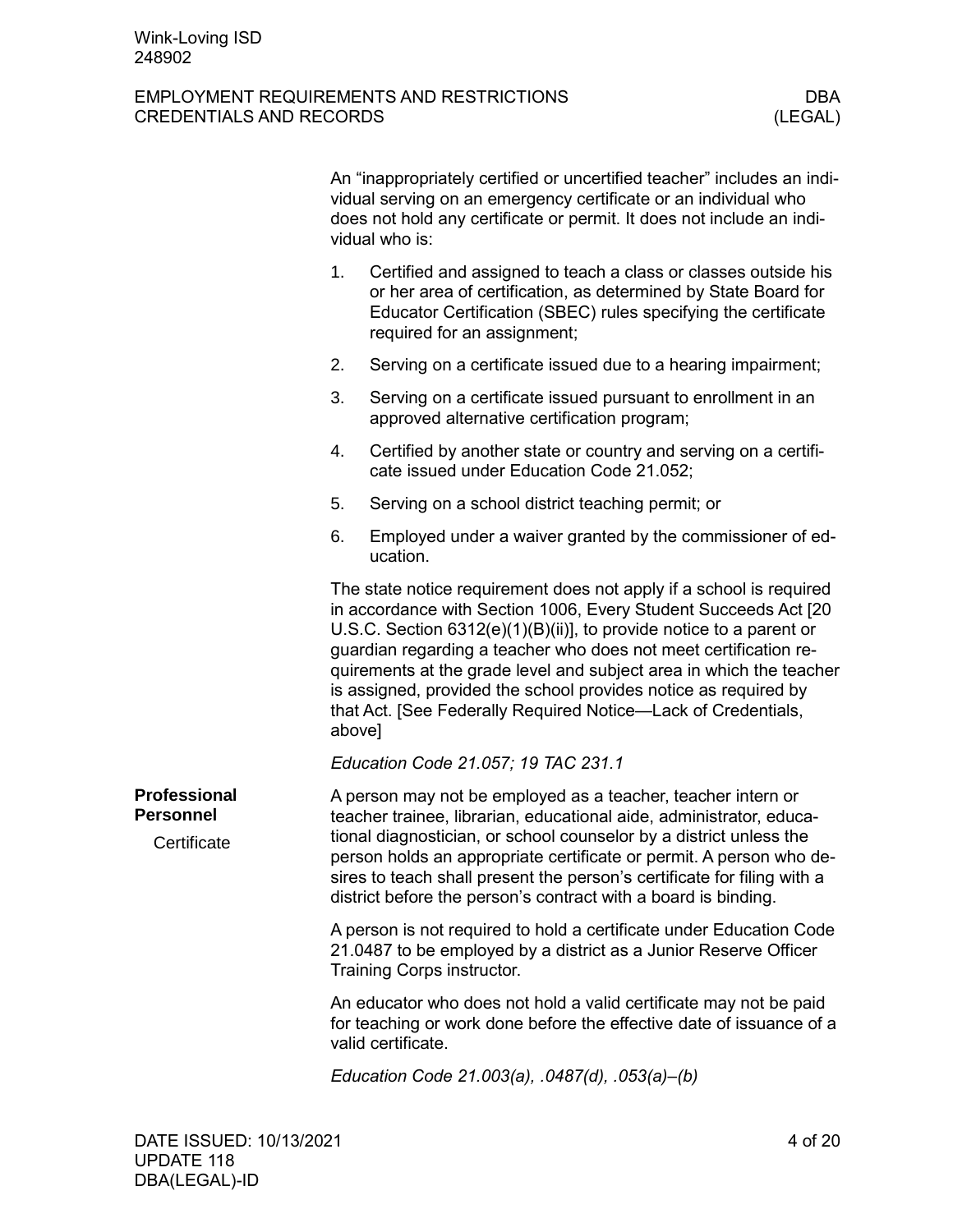<span id="page-4-3"></span><span id="page-4-2"></span><span id="page-4-1"></span><span id="page-4-0"></span>

| License                                          | A person may not be employed by a district as an audiologist,<br>occupational therapist, physical therapist, physician, nurse, school<br>psychologist, associate school psychologist, licensed professional<br>counselor, marriage and family therapist, social worker, or speech<br>language pathologist unless the person is licensed by the state<br>agency that licenses that profession. A person may perform<br>specific services within those professions for a district only if the<br>person holds the appropriate credentials from the appropriate state<br>agency. |  |  |  |  |  |
|--------------------------------------------------|-------------------------------------------------------------------------------------------------------------------------------------------------------------------------------------------------------------------------------------------------------------------------------------------------------------------------------------------------------------------------------------------------------------------------------------------------------------------------------------------------------------------------------------------------------------------------------|--|--|--|--|--|
|                                                  | A person employed by a district before September 1, 2011, to per-<br>form marriage and family therapy is not required to hold a license<br>as a marriage and family therapist as long as the person remains<br>employed by the district.                                                                                                                                                                                                                                                                                                                                      |  |  |  |  |  |
|                                                  | Education Code 21.003(b)                                                                                                                                                                                                                                                                                                                                                                                                                                                                                                                                                      |  |  |  |  |  |
| <b>School District</b><br><b>Teaching Permit</b> | A district may issue a school district teaching permit and employ as<br>a teacher a person who does not hold a teaching certificate issued<br>by SBEC. To be eligible for a school district teaching permit, a per-<br>son must hold a baccalaureate degree. Education Code<br>21.055(a)–(b)                                                                                                                                                                                                                                                                                  |  |  |  |  |  |
| Statement to<br>Commissioner                     | Promptly after employing a person under a school district permit, a<br>district shall send a written statement to the commissioner. This<br>statement must identify the person, the person's qualifications as a<br>teacher, and the subject or class the person will teach. The person<br>may teach the subject or class pending action by the<br>commissioner.                                                                                                                                                                                                              |  |  |  |  |  |
|                                                  | Not later than the 30th day after the commissioner receives a dis-<br>trict's statement, the commissioner may inform the district that the<br>person is not qualified to teach. The person may not teach if the<br>commissioner finds that the person is not qualified. If the commis-<br>sioner fails to act before the 30th day after receiving the statement,<br>a district may issue the school district teaching permit and the per-<br>son may teach the subject or class identified in the statement sent<br>to the commissioner.                                      |  |  |  |  |  |
|                                                  | Education Code $21.055(c) - (d)$                                                                                                                                                                                                                                                                                                                                                                                                                                                                                                                                              |  |  |  |  |  |
| <b>Noncore Career</b><br>and Technical           | The following requirements do not apply to a person who will teach<br>only noncore academic career and technical education courses:                                                                                                                                                                                                                                                                                                                                                                                                                                           |  |  |  |  |  |
| Courses                                          | 1.<br>The requirement to hold a baccalaureate degree;                                                                                                                                                                                                                                                                                                                                                                                                                                                                                                                         |  |  |  |  |  |
|                                                  | 2.<br>The requirement that the district send a written statement to<br>the commissioner identifying the person, the person's qualifi-<br>cations as a teacher, and the subject or class the person will<br>teach; and                                                                                                                                                                                                                                                                                                                                                         |  |  |  |  |  |
| DATE ISSUED: 10/13/2021                          | 5 of 20                                                                                                                                                                                                                                                                                                                                                                                                                                                                                                                                                                       |  |  |  |  |  |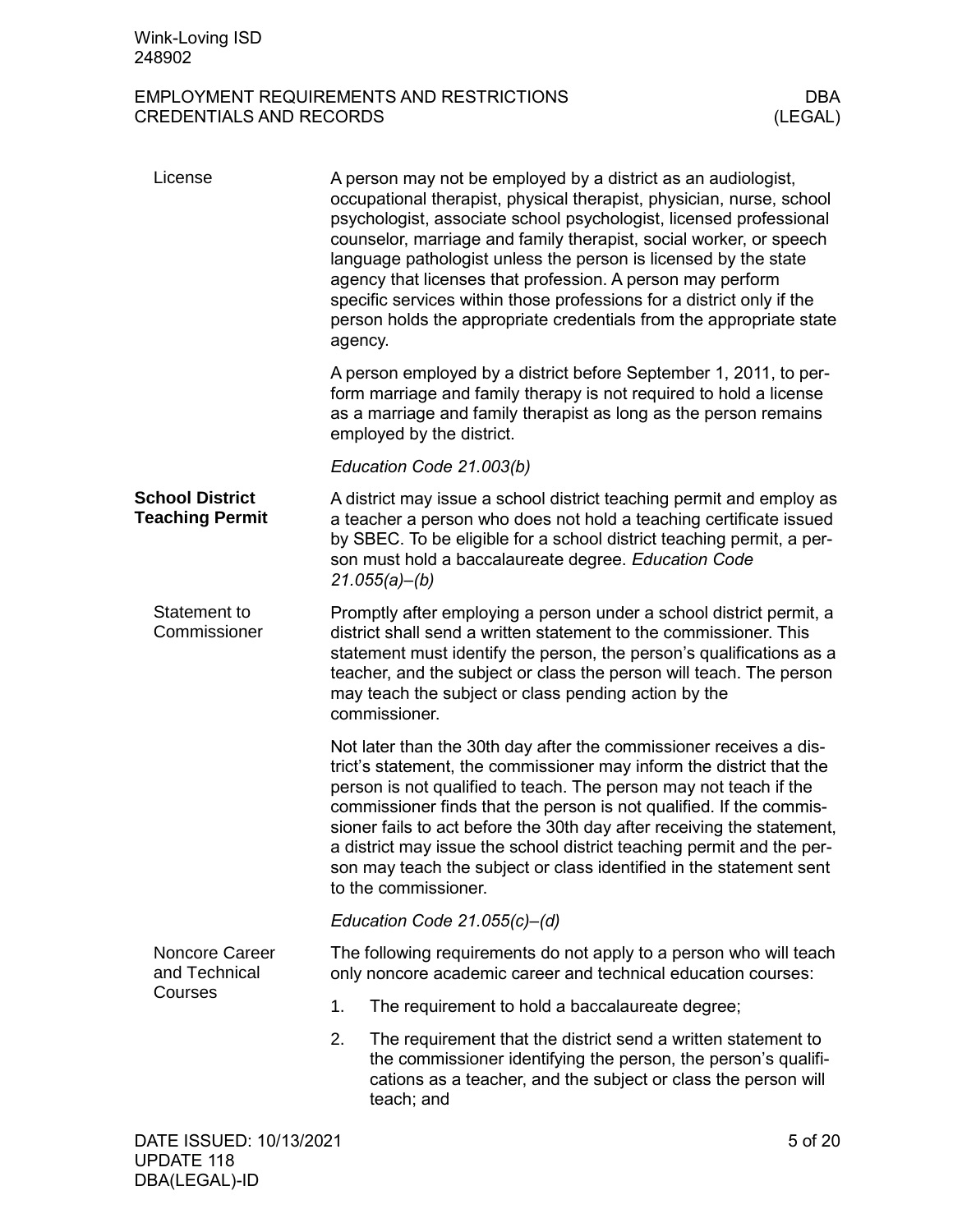### EMPLOYMENT REQUIREMENTS AND RESTRICTIONS DBA CREDENTIALS AND RECORDS (LEGAL)

3. The requirement that the commissioner inform the district in writing if the commissioner finds the person to be not qualified to teach.

A board may issue a school district teaching permit to a person who will teach courses only in career and technical education based on qualifications certified by the superintendent. Qualifications must include demonstrated subject matter expertise such as professional work experience, formal training and education, holding an active professional relevant industry license, certification, or registration, or any combination of work experience, training and education, or industry license, certification, or registration, in the subject matter to be taught.

The superintendent shall certify to the board that a new employee has undergone a criminal background check and is capable of proper classroom management. A district shall require a new employee to obtain at least 20 hours of classroom management training and to comply with continuing education requirements as determined by the board.

A person may teach a career and technical education course immediately upon issuance of a permit. Promptly after employing a person who qualifies under Education Code 21.055(d-1), the board shall send to the commissioner a written statement identifying the person, the course the person will teach, and the person's qualifications to teach the course.

*Education Code 21.055(d-1)*

- <span id="page-5-0"></span>A school district teaching permit remains valid unless the district issuing the permit revokes it for cause. A person authorized to teach under a school district teaching permit issued by a particular district may not teach in another school district unless that other district complies with the permit-issuing provisions. *Education Code 21.055(e)* Duration of Permit
- <span id="page-5-1"></span>Emergency permits are issued under the authority of SBEC. *19 TAC 230.71(a)* **Emergency Permit**

<span id="page-5-2"></span>A superintendent or designee who cannot secure an appropriately certified and qualified individual to fill a vacant position may activate an emergency permit for an individual who does not have one of the appropriate credentials for the assignment, as specified in 19 Administrative Code Chapter 231 (Requirements for Public School Personnel Assignments). Activation

> In order to activate an emergency permit, the superintendent or designee must: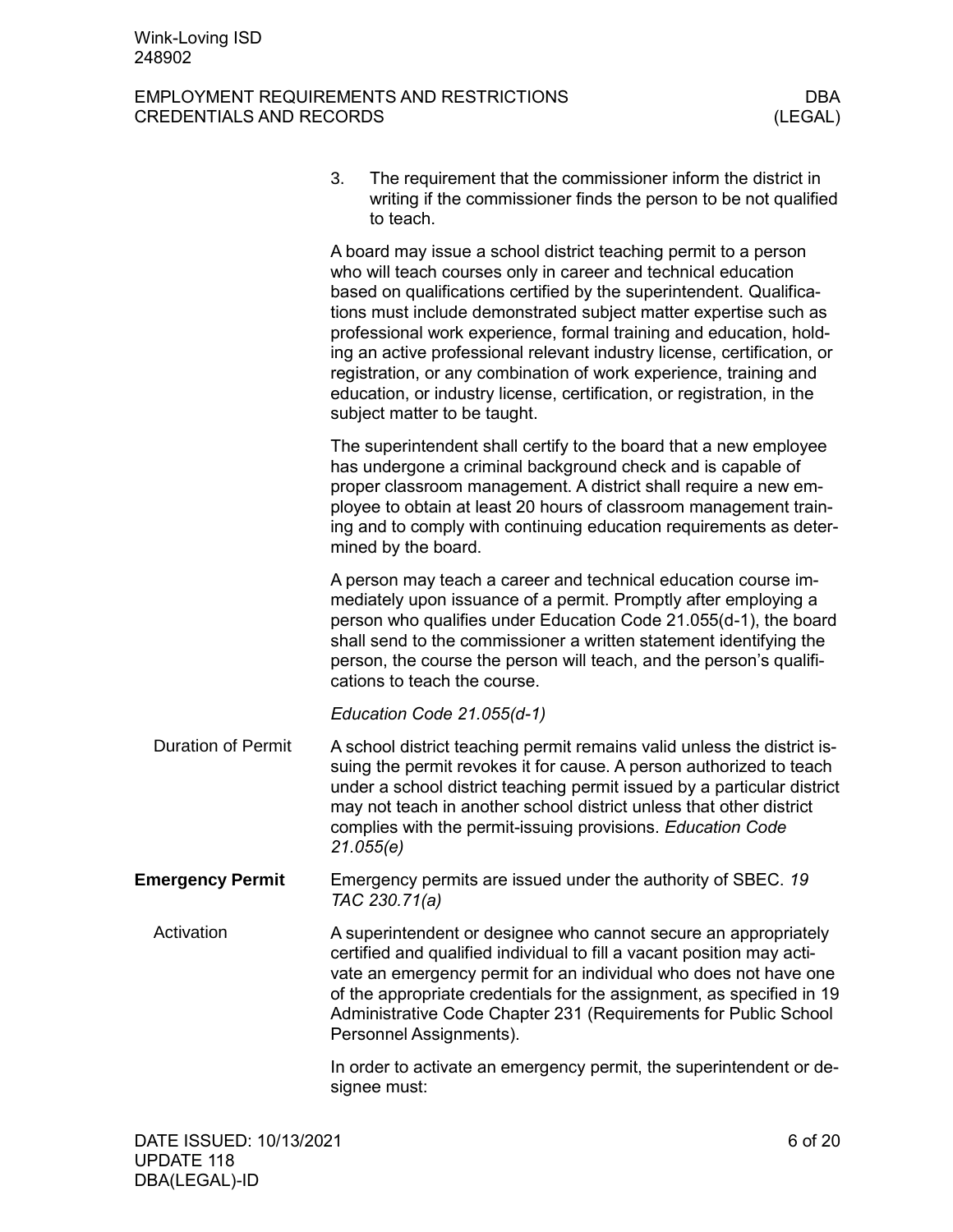<span id="page-6-0"></span>

|                                            | 1. | Document locally the efforts the district has taken to employ<br>an appropriately certified individual in the position for which<br>an emergency permit is activated;                                                                                                                                                                                                                                                                                                                                  |
|--------------------------------------------|----|--------------------------------------------------------------------------------------------------------------------------------------------------------------------------------------------------------------------------------------------------------------------------------------------------------------------------------------------------------------------------------------------------------------------------------------------------------------------------------------------------------|
|                                            | 2. | Apply for an emergency permit when a vacant position is filled<br>with an uncertified or inappropriately certified individual who<br>will serve as the teacher of record or will serve in the assign-<br>ment for more than 30 consecutive instructional days. The ap-<br>plication must be submitted to the Texas Education Agency<br>(TEA) within 45 instructional days of the date of assignment;                                                                                                   |
|                                            | 3. | Verify that the district maintains a support system, has as-<br>signed a trained mentor, and will provide release time as<br>needed to assist the individual serving on an emergency per-<br>mit. However, a district shall not be required to provide a men-<br>tor for a degreed, certified teacher assigned on an emergency<br>permit if the teacher has one or more creditable years' experi-<br>ence within the district, as defined at 19 Administrative Code<br>Chapter 153, Subchapter CC; and |
|                                            | 4. | Verify that the individual for whom the emergency permit is<br>activated has been advised of the SBEC rules regarding per-<br>mits and permit renewal requirements in 19 Administrative<br>Code Chapter 230, Subchapter F.                                                                                                                                                                                                                                                                             |
|                                            |    | 19 TAC 230.71(d)                                                                                                                                                                                                                                                                                                                                                                                                                                                                                       |
| Temporary<br>Vacancies                     |    | A district is not required to activate an emergency permit if an un-<br>certified individual is assigned for a certified teacher who will be<br>absent for more than 30 consecutive instructional days due to doc-<br>umented health-related reasons and has expressed the intention to<br>return to the assignment. A district must, however, comply with the<br>parent notification requirements above. 19 TAC 230.71(i)                                                                             |
| <b>General Eligibility</b><br>Requirements |    | An individual for whom an emergency permit is activated must<br>meet the following criteria:                                                                                                                                                                                                                                                                                                                                                                                                           |
|                                            | 1. | The individual must hold a bachelor's degree or higher from<br>an accredited institution of higher education. [See 19 Adminis-<br>trative Code 230.75(1) for career and technical and trade and<br>industrial education assignments.]                                                                                                                                                                                                                                                                  |
|                                            | 2. | The individual must be at least 18 years of age.                                                                                                                                                                                                                                                                                                                                                                                                                                                       |
|                                            | 3. | The individual must be able to communicate and understand<br>the English language sufficiently to use it easily and readily in<br>daily communication and teaching, as specified in 19 Adminis-<br>trative Code 230.11 (General Requirements).                                                                                                                                                                                                                                                         |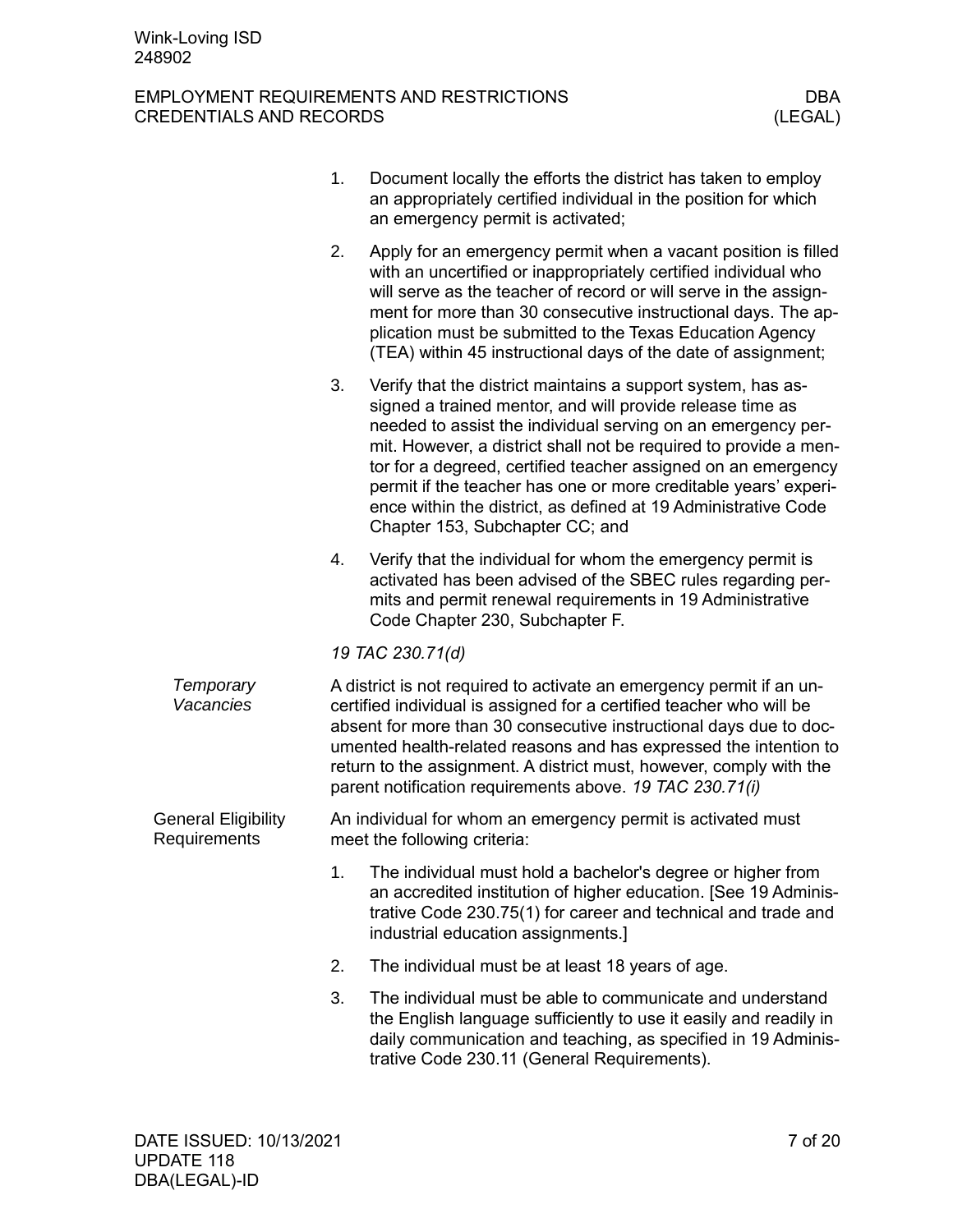<span id="page-7-0"></span>

|                                            | 4.                                                             | The individual must be of good moral character. SBEC may<br>refuse to authorize an emergency permit for an individual, ap-<br>plying the same standards that would be applied to the ad-<br>ministrative denial of an applicant for certification under 19<br>Administrative Code 249.12 (Administrative Denial; Appeal).                                                           |  |  |  |  |
|--------------------------------------------|----------------------------------------------------------------|-------------------------------------------------------------------------------------------------------------------------------------------------------------------------------------------------------------------------------------------------------------------------------------------------------------------------------------------------------------------------------------|--|--|--|--|
|                                            | 5.                                                             | The individual must submit fingerprints in accordance with 19<br>Administrative Code 232.35(c) (Submission of Required Infor-<br>mation) and Education Code 22.0831. [See DBAA]                                                                                                                                                                                                     |  |  |  |  |
|                                            |                                                                | 19 TAC 230.75                                                                                                                                                                                                                                                                                                                                                                       |  |  |  |  |
| Specific                                   |                                                                | An individual for whom an emergency permit is activated must:                                                                                                                                                                                                                                                                                                                       |  |  |  |  |
| Requirements for<br><b>Initial Permits</b> | 1.                                                             | Have completed the appropriate semester credit hours or<br>equivalent contact hours required for the emergency permit<br>sought as specified in 19 Administrative Code 230.77, or, for a<br>degreed, certified teacher, have passed the appropriate con-<br>tent specialization portions of the appropriate certification ex-<br>amination required for the target certificate; and |  |  |  |  |
|                                            | 2.                                                             | Have satisfied the appropriate experience requirement speci-<br>fied in 19 Administrative Code 230.77 for the emergency per-<br>mit sought.                                                                                                                                                                                                                                         |  |  |  |  |
|                                            | 19 TAC 230.77(a)                                               |                                                                                                                                                                                                                                                                                                                                                                                     |  |  |  |  |
|                                            | SBEC rules provide requirements for the following assignments: |                                                                                                                                                                                                                                                                                                                                                                                     |  |  |  |  |
|                                            | 1.                                                             | Elementary grades (early childhood–grade 6) (general educa-<br>tion).                                                                                                                                                                                                                                                                                                               |  |  |  |  |
|                                            | 2.                                                             | Secondary grades (grades 7–12) (general education).                                                                                                                                                                                                                                                                                                                                 |  |  |  |  |
|                                            | 3.                                                             | All grade levels (early childhood–grade 12) (general educa-<br>tion).                                                                                                                                                                                                                                                                                                               |  |  |  |  |
|                                            | 4.                                                             | Career and technical education programs.                                                                                                                                                                                                                                                                                                                                            |  |  |  |  |
|                                            | 5.                                                             | Special populations, such as English language learners<br>(ELLs) and students with special learning needs.                                                                                                                                                                                                                                                                          |  |  |  |  |
|                                            | 6.                                                             | Other instructional and support personnel, such as school<br>counselor, educational diagnostician, school librarian, and<br>JROTC instructor.                                                                                                                                                                                                                                       |  |  |  |  |
|                                            | 19 TAC 230.77 (b)-(g)                                          |                                                                                                                                                                                                                                                                                                                                                                                     |  |  |  |  |
| Hardship<br>Exception                      |                                                                | An emergency permit may be authorized on a hardship basis for<br>an individual who does not meet all eligibility requirements only if<br>approval has been granted and email notification received from<br>TEA staff. The district must:                                                                                                                                            |  |  |  |  |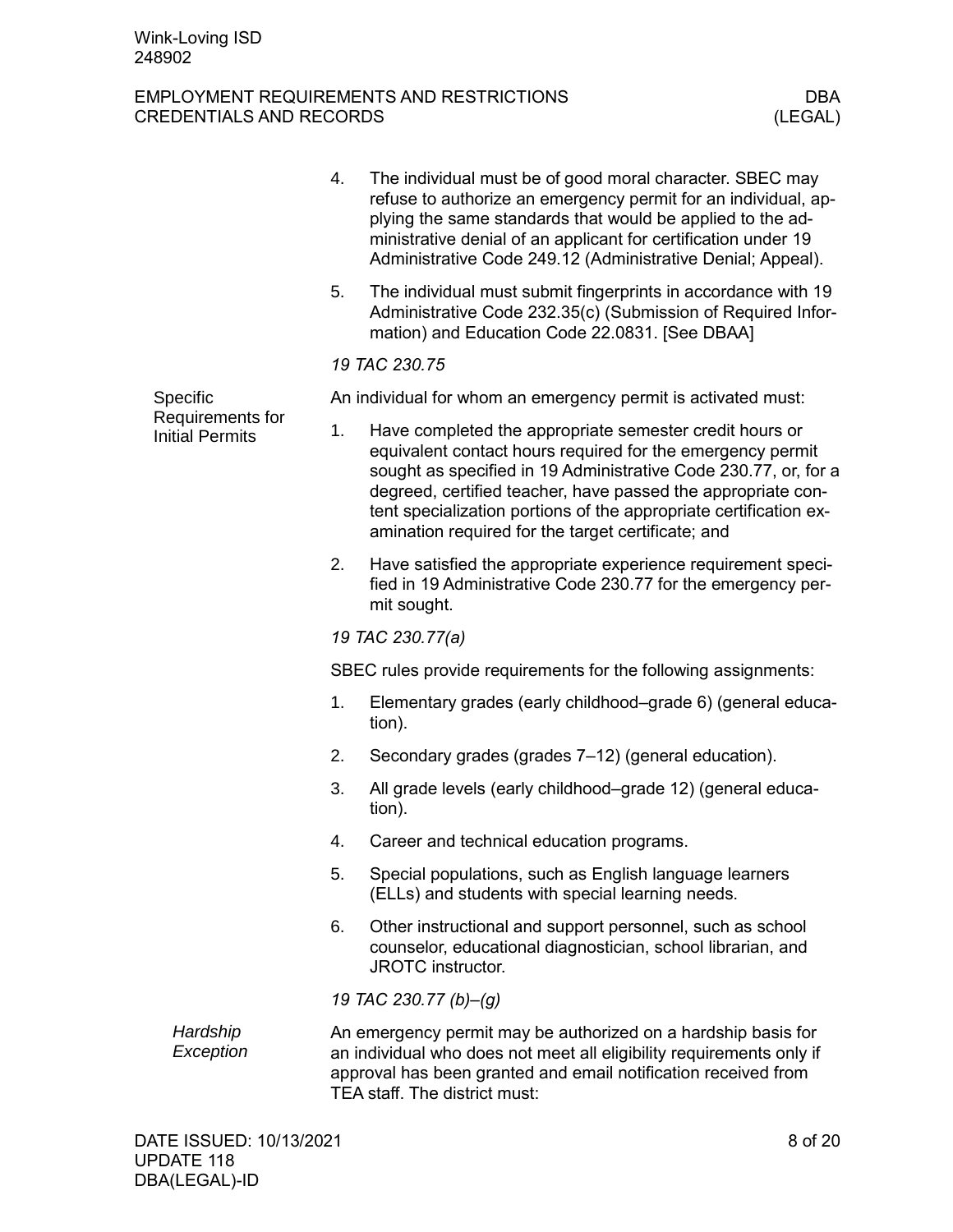<span id="page-8-0"></span>

|                                                      | 1. |               | Document local conditions requiring the assignment of an in-<br>dividual who does not meet emergency permit requirements;                                                                                                                                                                                                                                                                                                                                                                                                                                                   |         |
|------------------------------------------------------|----|---------------|-----------------------------------------------------------------------------------------------------------------------------------------------------------------------------------------------------------------------------------------------------------------------------------------------------------------------------------------------------------------------------------------------------------------------------------------------------------------------------------------------------------------------------------------------------------------------------|---------|
|                                                      | 2. |               | Verify that the deficiencies for the certificate sought do not ex-<br>ceed 36 semester credit hours; and                                                                                                                                                                                                                                                                                                                                                                                                                                                                    |         |
|                                                      | 3. | Verify:       |                                                                                                                                                                                                                                                                                                                                                                                                                                                                                                                                                                             |         |
|                                                      |    | a.            | That the individual will be enrolled in the first available<br>course listed on the certification plan; or                                                                                                                                                                                                                                                                                                                                                                                                                                                                  |         |
|                                                      |    | b.            | Registration for the next available administration of the<br>appropriate content specialization portion of the certifica-<br>tion examination for an individual who holds a valid<br>Texas classroom teaching certificate and a bachelor's<br>degree or higher from an accredited institution of higher<br>education and is placed in an assignment requiring a dif-<br>ferent classroom teaching certificate.                                                                                                                                                              |         |
|                                                      |    |               | 19 TAC 230.71(h)                                                                                                                                                                                                                                                                                                                                                                                                                                                                                                                                                            |         |
| Holders of Intern<br>or Probationary<br>Certificates |    | TAC 230.71(j) | Candidates who hold an intern certificate under the provisions of<br>19 Administrative Code 230.36 (Intern Certificates) or a probation-<br>ary certificate under 19 Administrative Code 230.37 (Probationary<br>Certificates) may be employed on an emergency permit during the<br>validity of the intern certificate or probationary certificate, if the<br>emergency permit is being issued in a certificate area not available<br>through the educator preparation program that provided recom-<br>mendation for the intern certificate or probationary certificate. 19 |         |
| Procedures for<br><b>Initial Permit</b>              |    |               | The superintendent or his or her designee or authorized repre-<br>sentative must verify the individual's eligibility for the emergency<br>permit [see General Eligibility Requirements and Specific Require-<br>ments for Initial Permits, above] and submit online to TEA the fol-<br>lowing information within 45 instructional days of assignment.                                                                                                                                                                                                                       |         |
|                                                      |    |               | For all assignments (except career and technical education assign-<br>ments based on skill and experience):                                                                                                                                                                                                                                                                                                                                                                                                                                                                 |         |
|                                                      | 1. |               | A completed online emergency permit application;                                                                                                                                                                                                                                                                                                                                                                                                                                                                                                                            |         |
|                                                      | 2. |               | One of the following:                                                                                                                                                                                                                                                                                                                                                                                                                                                                                                                                                       |         |
|                                                      |    | a.            | A certification plan from an approved Texas educator<br>preparation program (EPP); or                                                                                                                                                                                                                                                                                                                                                                                                                                                                                       |         |
|                                                      |    | b.            | Verification of registration for an appropriate certification<br>examination for a teacher that is already certified; and                                                                                                                                                                                                                                                                                                                                                                                                                                                   |         |
|                                                      | 3. |               | The appropriate fee (payable by the school district).                                                                                                                                                                                                                                                                                                                                                                                                                                                                                                                       |         |
| DATE ISSUED: 10/13/2021<br>IIDNATE 440               |    |               |                                                                                                                                                                                                                                                                                                                                                                                                                                                                                                                                                                             | 9 of 20 |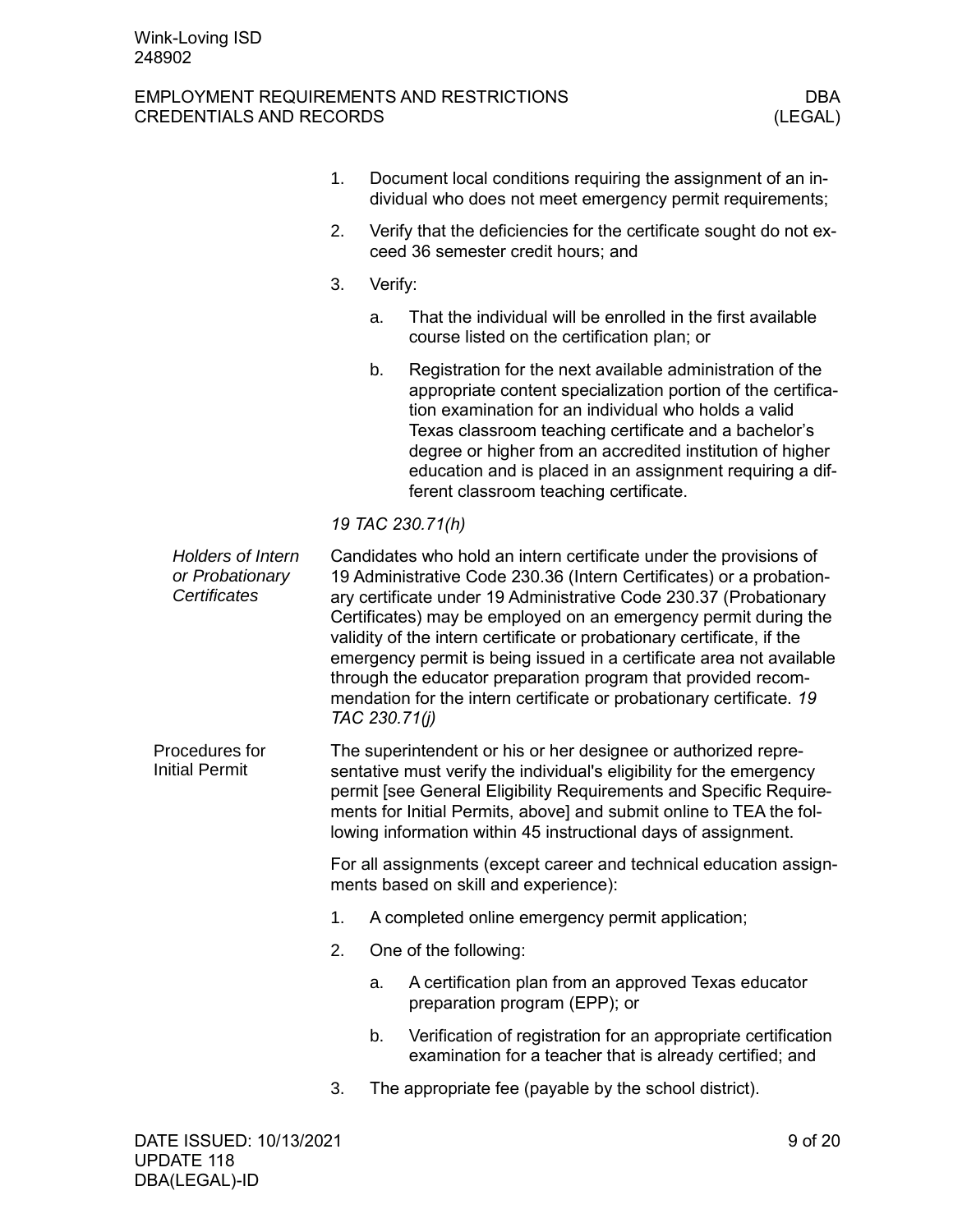<span id="page-9-0"></span>

|                                        |    | For career and technical education assignments based on skill and<br>experience:                                                                                                                                                                                                                                                                                                                        |
|----------------------------------------|----|---------------------------------------------------------------------------------------------------------------------------------------------------------------------------------------------------------------------------------------------------------------------------------------------------------------------------------------------------------------------------------------------------------|
|                                        | 1. | A completed online emergency permit application;                                                                                                                                                                                                                                                                                                                                                        |
|                                        | 2. | A copy of the individual's statement of qualifications, approved<br>by the certification officer of a Texas EPP;                                                                                                                                                                                                                                                                                        |
|                                        | 3. | Acceptable license, registration, or certification by a state-au-<br>thorized or nationally recognized agency in an occupational<br>area appropriate for the assignment;                                                                                                                                                                                                                                |
|                                        | 4. | A certification plan from an approved Texas EPP for the ca-<br>reer and technical education certificate appropriate for the as-<br>signment; and                                                                                                                                                                                                                                                        |
|                                        | 5. | The appropriate fee (payable by the school district).                                                                                                                                                                                                                                                                                                                                                   |
|                                        |    | 19 TAC 230.79                                                                                                                                                                                                                                                                                                                                                                                           |
| Validity of<br><b>Emergency Permit</b> |    | The validity date of an activated and authorized emergency permit<br>is specified in 19 Administrative Code 230.97 (Effective Dates of<br>Certificates and Permit Issuance).                                                                                                                                                                                                                            |
|                                        |    | An emergency permit is valid for the remainder of the school year<br>for which it is activated and authorized by SBEC. The emergency<br>permit must be submitted to TEA within 45 instructional days from<br>the date of assignment. A permit authorized by SBEC is valid for<br>service only in the requesting district and only for the assignments<br>indicated on the emergency permit application. |
|                                        |    | Effective with the 2017–18 school year, the employment of an indi-<br>vidual on an emergency permit, with the exception of the assign-<br>ment as a JROTC instructor or a teacher of students with visual im-<br>pairments may not exceed one school year in the same<br>assignment. [See One-Year Limitation, below]                                                                                   |
|                                        |    | Prior to the 2017–18 school year, the individual may serve in a<br>specific assignment no more than one additional school year be-<br>yond the initial emergency permit. To continue beyond the initial<br>emergency permit year, the individual must comply with the re-<br>newal provisions specified in 19 Administrative Code 230.81. [See<br>Renewal Requirements and Procedures, below]           |
|                                        |    | Effective with the 2017–18 school year, to continue employment in<br>the assignment beyond the validity of the initial emergency permit,<br>the individual must hold the appropriate certificate, in accordance<br>with 19 Administrative Code, Chapter 231 (Requirements for Public<br>School Personnel Assignments). An individual may not serve as a                                                 |
|                                        |    |                                                                                                                                                                                                                                                                                                                                                                                                         |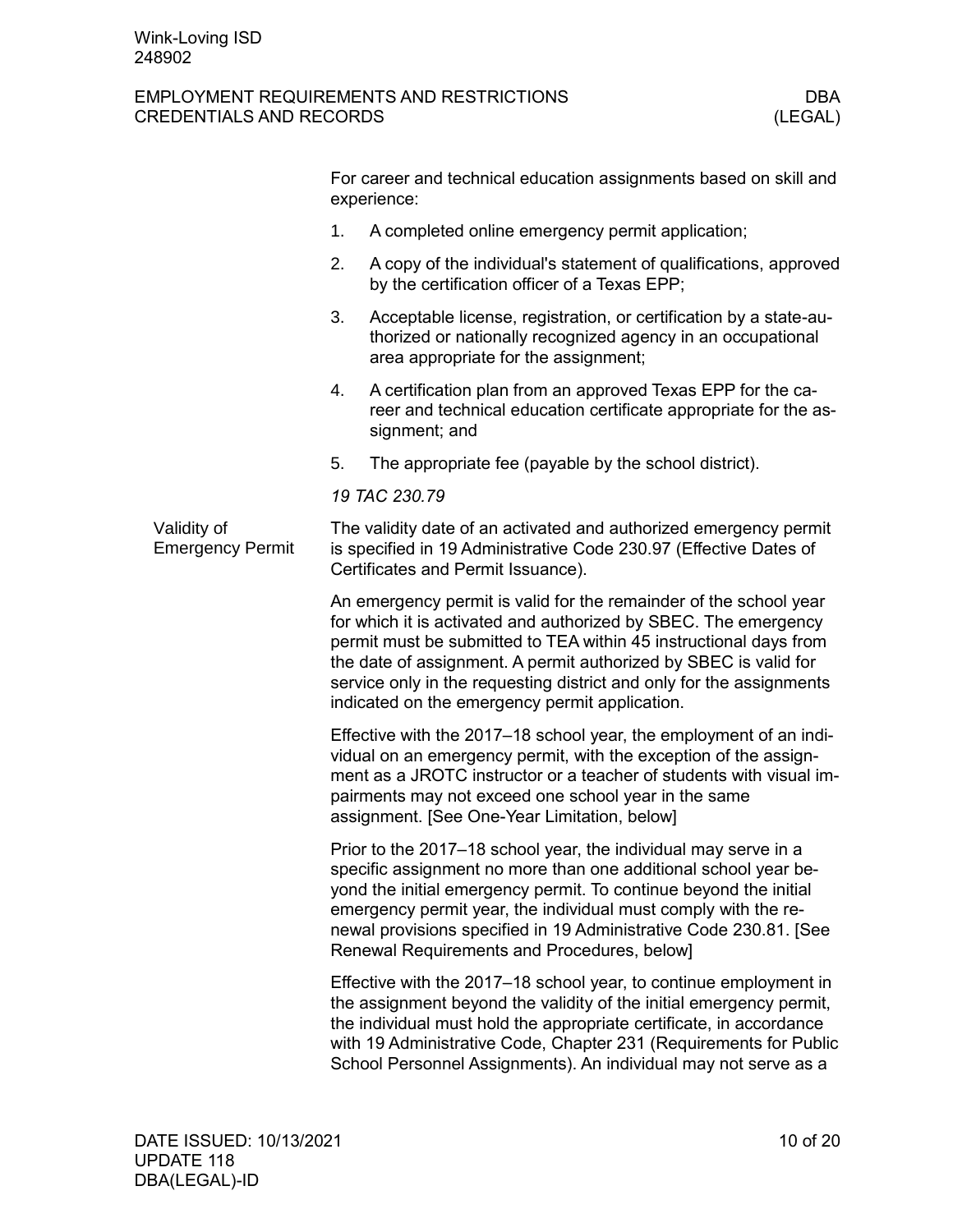<span id="page-10-1"></span><span id="page-10-0"></span>

|                                           | classroom teacher of record in the district for more than three<br>school years without obtaining initial, standard certification.                                                                                                                         |
|-------------------------------------------|------------------------------------------------------------------------------------------------------------------------------------------------------------------------------------------------------------------------------------------------------------|
|                                           | 19 TAC 230.73                                                                                                                                                                                                                                              |
| <b>One-Year Limitation</b>                | Effective with the 2017-18 school year, an emergency permit will<br>limit an individual to one year of service and no renewal will be al-<br>lowed.                                                                                                        |
| Exceptions                                | The one-year limitation does not apply to individuals serving in the<br>position of Junior Reserve Officer Training Corps (JROTC) instruc-<br>tor or teachers of students with visual impairments.                                                         |
|                                           | As indicated in 19 Administrative Code 230.77(g)(4)(B), emergency<br>permits for JROTC instructors must be reissued every year.                                                                                                                            |
|                                           | Emergency permits for teachers of students with visual impair-<br>ments referenced in 19 Administrative Code 230.77(f)(2)(B) may<br>be renewed a maximum of two years.                                                                                     |
|                                           | 19 TAC 230.71(b), (c)                                                                                                                                                                                                                                      |
| Renewal<br>Requirements and<br>Procedures | Effective with the 2017–18 school year, these renewal provisions<br>no longer apply for emergency permits, with the exception of<br>teachers of students with visual impairments. 19 TAC 230.73(f)                                                         |
|                                           | A superintendent, designee, or authorized representative may re-<br>new an emergency permit for the same assignment in the same<br>district for which the initial emergency permit was activated.                                                          |
|                                           | No individual may continue in the same assignment for more than<br>one school year of service on an emergency permit, except that<br>emergency permits used fewer than 90 calendar days may be re-<br>newed for one additional year of service, if needed. |
|                                           | The total of semester credit hours or the equivalent contact hours<br>required to obtain certification appropriate for the assignment shall<br>determine the number of emergency permit renewals for which the<br>individual may be eligible.              |
|                                           | For six semester credit hours or less plus appropriate examination<br>requirements, an individual is not eligible for renewal.                                                                                                                             |
|                                           | For seven semester credit hours or more plus appropriate exami-<br>nation requirements, an individual is eligible for one renewal.                                                                                                                         |
|                                           | The superintendent or his or her designee or authorized repre-<br>sentative may renew an emergency permit provided the following<br>requirements and procedures are met:                                                                                   |
|                                           | 1.<br>The emergency permit must be renewed for the same assign-<br>ment in the same school district.                                                                                                                                                       |
| DATE ISSUED: 10/13/2021                   | 11 of 20                                                                                                                                                                                                                                                   |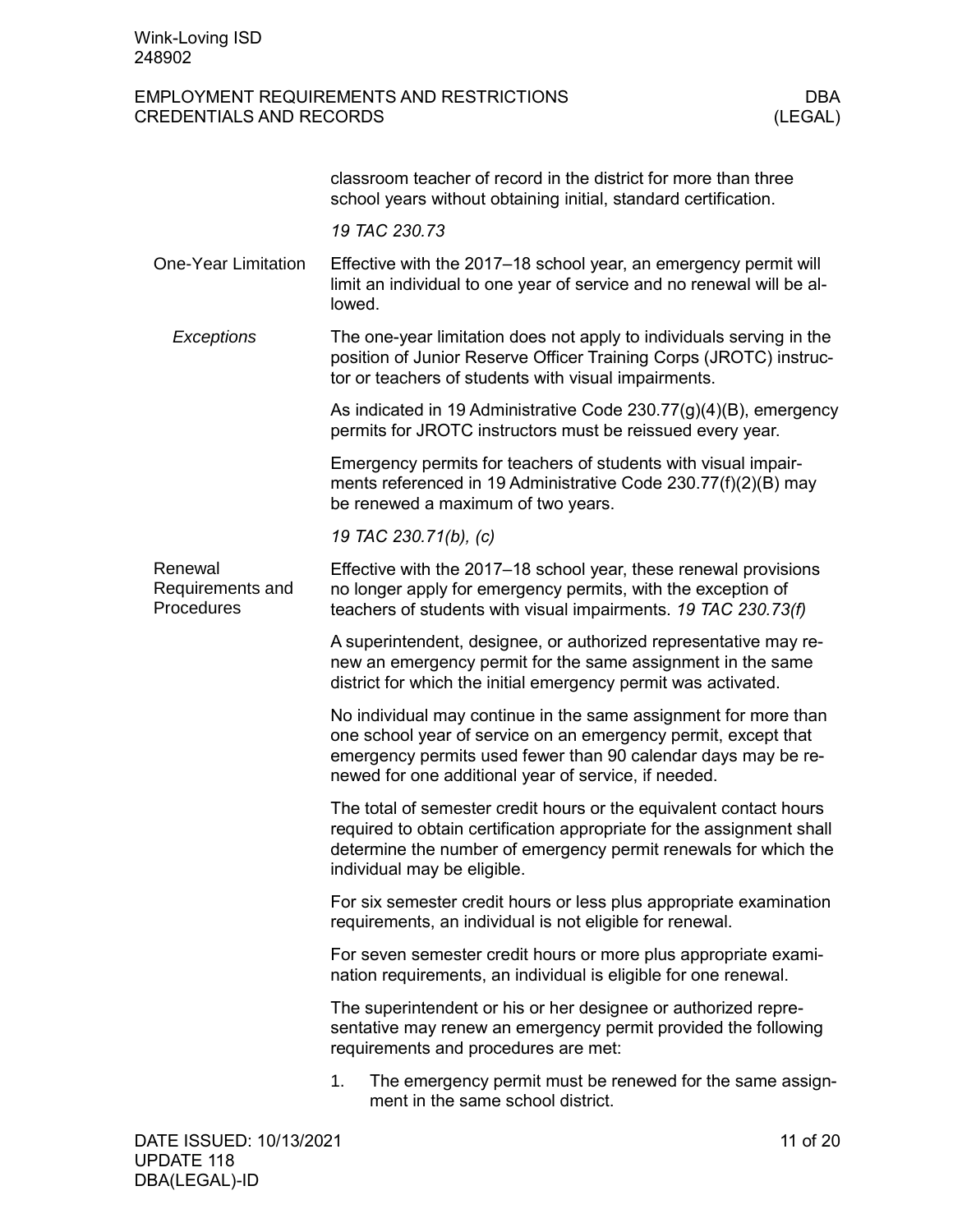<span id="page-11-0"></span>

|                                | 2. | Official transcripts verifying completion of a minimum of six<br>semester credit hours or documentation of completion of<br>equivalent contact hours toward the appropriate target certifi-<br>cate must be placed in the individual's personnel file.                                                                                                                                                                                                                                       |
|--------------------------------|----|----------------------------------------------------------------------------------------------------------------------------------------------------------------------------------------------------------------------------------------------------------------------------------------------------------------------------------------------------------------------------------------------------------------------------------------------------------------------------------------------|
|                                | 3. | If the individual has not completed permit renewal require-<br>ments as indicated above, the superintendent or his or her<br>designee must obtain hardship approval from the TEA prior to<br>continuation of the assignment.                                                                                                                                                                                                                                                                 |
|                                | 4. | The appropriate renewal of the emergency permit application<br>must be completed online prior to the beginning date of duties<br>for the current school year.                                                                                                                                                                                                                                                                                                                                |
|                                | 5. | The school district shall pay the appropriate fee.                                                                                                                                                                                                                                                                                                                                                                                                                                           |
|                                |    | 19 TAC 230.81                                                                                                                                                                                                                                                                                                                                                                                                                                                                                |
| Nonrenewable<br><b>Permits</b> |    | A superintendent or designee may activate a nonrenewable permit<br>for an individual who has not completed the appropriate examina-<br>tion requirements specified in 19 Administrative Code 230.21 (Edu-<br>cator Assessment).                                                                                                                                                                                                                                                              |
|                                |    | A nonrenewable permit may be activated for an individual who:                                                                                                                                                                                                                                                                                                                                                                                                                                |
|                                | 1. | Has completed all course and degree requirements of a<br>Texas EPP except for successful completion of all appropriate<br>examination requirements. Nonrenewable permits activated<br>for individuals in this category expire 12 months from the date<br>of activation; or                                                                                                                                                                                                                   |
|                                | 2. | Holds a Texas teacher certificate with an effective date before<br>February 1, 1986, but has not revalidated the certificate for<br>employment purposes by passing an examination. The indi-<br>vidual must not have been employed in a Texas school district<br>since the start of the 1985-86 school year. A nonrenewable<br>permit activated for an individual in this category expires six<br>months from the date of activation or at the end of the school<br>year, whichever is less. |
|                                |    | A nonrenewable permit may not be activated for an individual in the<br>same assignment area for which another permit had previously<br>been authorized.                                                                                                                                                                                                                                                                                                                                      |
|                                |    | The superintendent, designee, or authorized representative must<br>verify that an individual is eligible for the permit and submit the fol-<br>lowing information within 45 calendar days of assignment:                                                                                                                                                                                                                                                                                     |
|                                | 1. | An application for a nonrenewable permit completed before<br>the effective date of the assignment; and                                                                                                                                                                                                                                                                                                                                                                                       |
|                                |    |                                                                                                                                                                                                                                                                                                                                                                                                                                                                                              |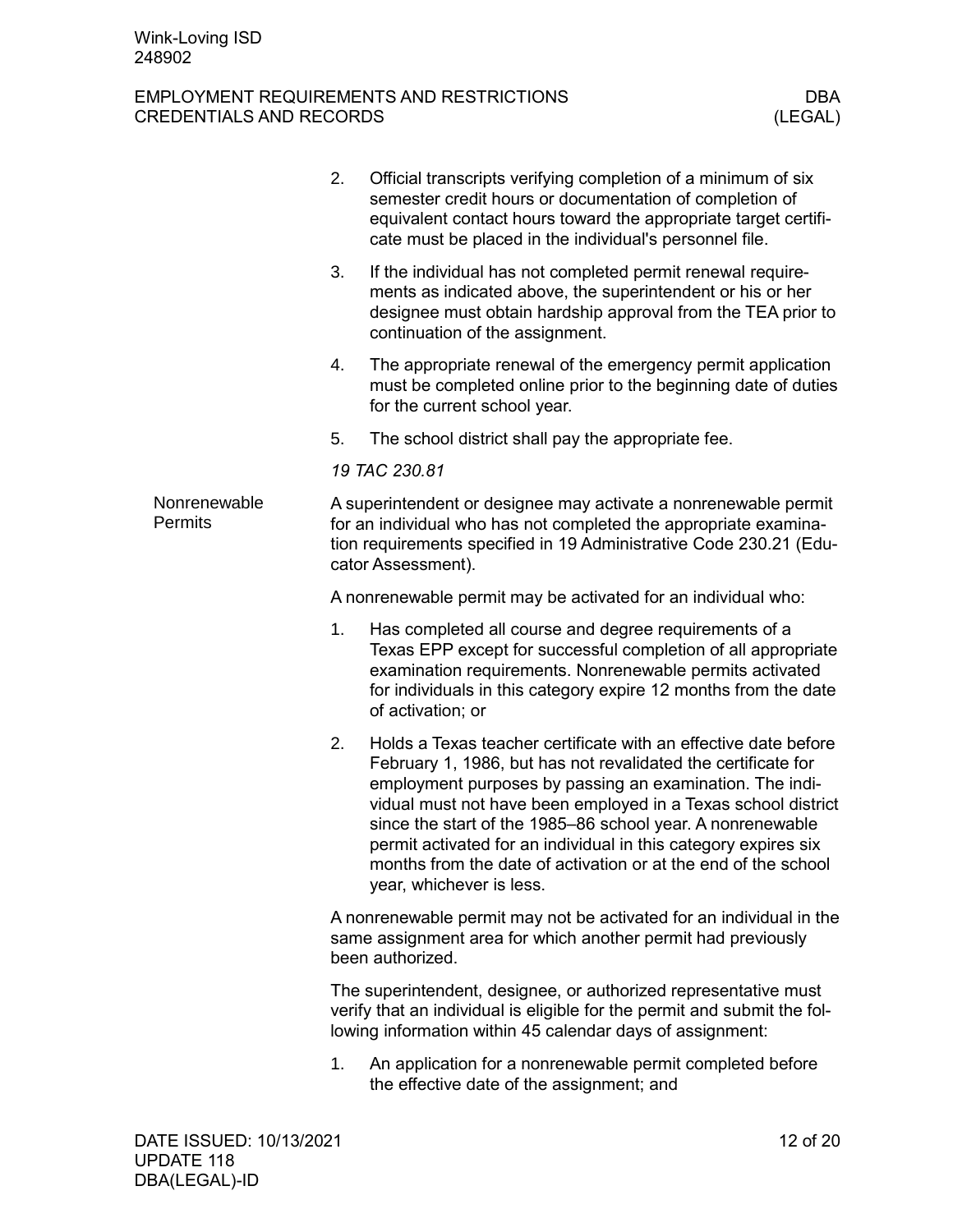<span id="page-12-4"></span><span id="page-12-3"></span><span id="page-12-2"></span><span id="page-12-1"></span><span id="page-12-0"></span>

|                         | 2.                                                                                                                                     |                  | The appropriate fee (payable by the district).                                                                                                                                                                                                                                                                                                                                                                                |  |  |  |
|-------------------------|----------------------------------------------------------------------------------------------------------------------------------------|------------------|-------------------------------------------------------------------------------------------------------------------------------------------------------------------------------------------------------------------------------------------------------------------------------------------------------------------------------------------------------------------------------------------------------------------------------|--|--|--|
|                         |                                                                                                                                        | 19 TAC 230.83    |                                                                                                                                                                                                                                                                                                                                                                                                                               |  |  |  |
| <b>Educator Consent</b> | A certified teacher must consent to the activation of an emergency<br>permit and be advised of the conditions of the emergency permit. |                  |                                                                                                                                                                                                                                                                                                                                                                                                                               |  |  |  |
|                         |                                                                                                                                        | cal policy.      | A teacher who refuses to consent to activation of an emergency<br>permit may not be terminated or nonrenewed or otherwise retali-<br>ated against because of the teacher's refusal to consent to the acti-<br>vation of the emergency permit. However, a teacher's refusal to<br>consent shall not impair a district's right to implement a necessary<br>reduction in force or other personnel actions in accordance with lo- |  |  |  |
|                         |                                                                                                                                        | 19 TAC 230.71(e) |                                                                                                                                                                                                                                                                                                                                                                                                                               |  |  |  |
| No Property Right       |                                                                                                                                        |                  | An emergency permit is authorized for the district for a specific as-<br>signment and is not the property of the individual for whom the<br>emergency permit was activated. 19 TAC 230.71(f)                                                                                                                                                                                                                                  |  |  |  |
| <b>Unused Permits</b>   |                                                                                                                                        |                  | If an emergency permit authorized by SBEC is not used, the district<br>shall notify TEA staff by email. 19 TAC 230.71(g)                                                                                                                                                                                                                                                                                                      |  |  |  |
| <b>Tutoring Program</b> |                                                                                                                                        |                  | A person may participate in a tutoring program to provide supple-<br>mental instruction to students in kindergarten through grade 12 on<br>an individualized or small-group basis.                                                                                                                                                                                                                                            |  |  |  |
| Eligibility             |                                                                                                                                        |                  | To participate in the program as a tutor, a person must:                                                                                                                                                                                                                                                                                                                                                                      |  |  |  |
|                         | 1.                                                                                                                                     |                  | Be an active or retired teacher;                                                                                                                                                                                                                                                                                                                                                                                              |  |  |  |
|                         | 2.                                                                                                                                     |                  | Apply for the position in a manner specified by a nonprofit<br>teacher organization approved by the commissioner for the<br>purpose of participating in the tutoring program;                                                                                                                                                                                                                                                 |  |  |  |
|                         | 3.                                                                                                                                     |                  | Designate in the application whether the person plans to pro-<br>vide tutoring:                                                                                                                                                                                                                                                                                                                                               |  |  |  |
|                         |                                                                                                                                        | a.               | For compensation, on a volunteer basis, or both; and                                                                                                                                                                                                                                                                                                                                                                          |  |  |  |
|                         |                                                                                                                                        | b.               | In person, online, or both; and                                                                                                                                                                                                                                                                                                                                                                                               |  |  |  |
|                         | 4.                                                                                                                                     |                  | Not be included in the Do Not Hire Registry. [See DBAA]                                                                                                                                                                                                                                                                                                                                                                       |  |  |  |
|                         |                                                                                                                                        |                  | If an active or retired teacher who has been approved for participa-<br>tion in the tutoring program contacts a school district to provide tu-<br>toring to students in the district and the district needs tutoring as-<br>sistance, the district may:                                                                                                                                                                       |  |  |  |
|                         | 1.                                                                                                                                     | teacher; or      | If the teacher is providing tutoring services on a volunteer ba-<br>sis, use the volunteer tutoring services provided by the                                                                                                                                                                                                                                                                                                  |  |  |  |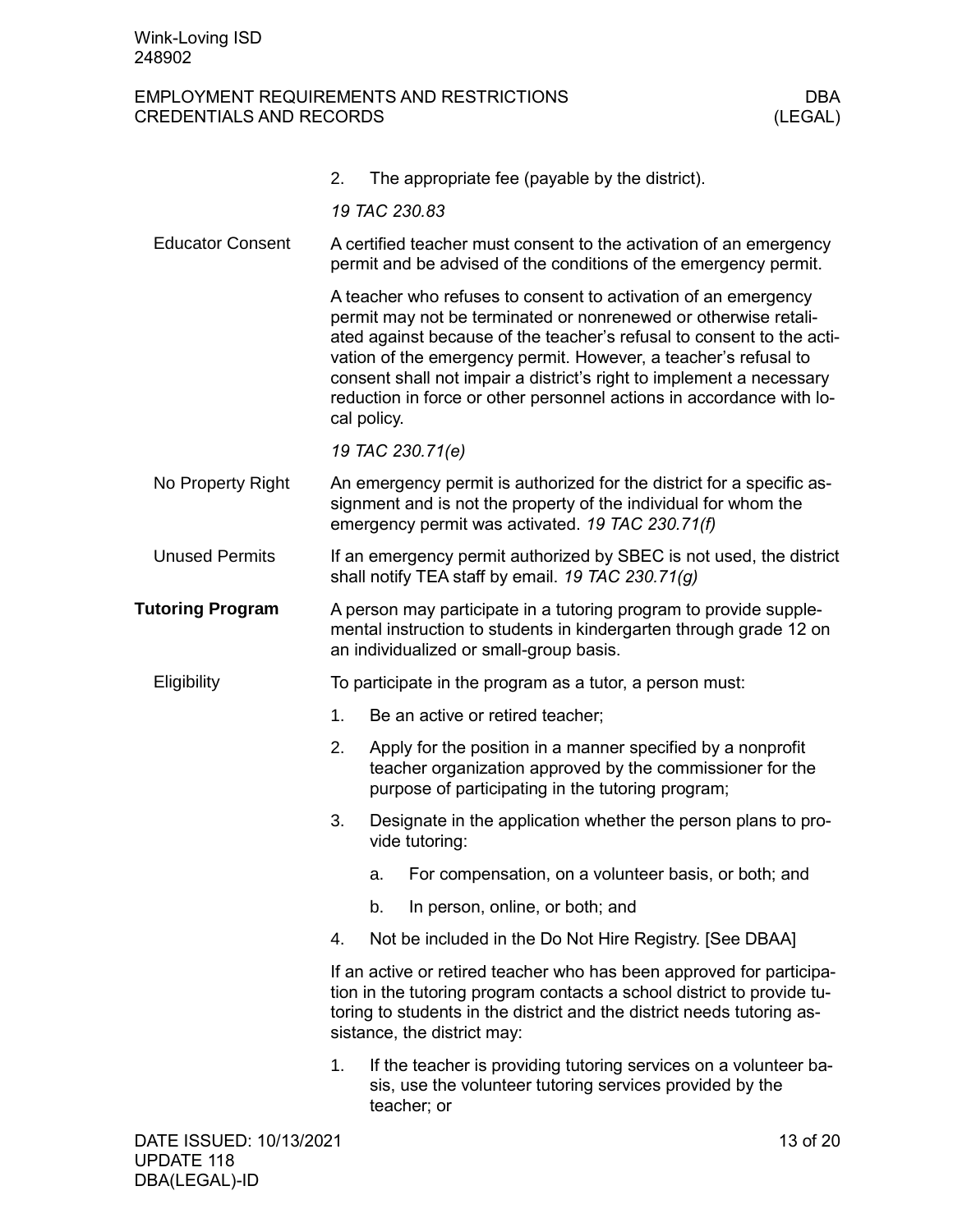<span id="page-13-1"></span><span id="page-13-0"></span>

|                                                                                       | 2.                                                                                                                                                                                                                                                                                                                                                                                                    |                                                       | If the district has local, state, or federal funds for purposes of<br>the tutoring program and the teacher is providing tutoring ser-<br>vices for compensation, employ the teacher as a tutor. |  |  |  |
|---------------------------------------------------------------------------------------|-------------------------------------------------------------------------------------------------------------------------------------------------------------------------------------------------------------------------------------------------------------------------------------------------------------------------------------------------------------------------------------------------------|-------------------------------------------------------|-------------------------------------------------------------------------------------------------------------------------------------------------------------------------------------------------|--|--|--|
| Local Oversight and                                                                   | The superintendent or designee shall:                                                                                                                                                                                                                                                                                                                                                                 |                                                       |                                                                                                                                                                                                 |  |  |  |
| Reporting                                                                             | 1.                                                                                                                                                                                                                                                                                                                                                                                                    | Oversee the tutoring program within the district; and |                                                                                                                                                                                                 |  |  |  |
|                                                                                       | 2.                                                                                                                                                                                                                                                                                                                                                                                                    |                                                       | Not later than the last day of each semester, submit a report<br>to the board that includes, with respect to that semester:                                                                     |  |  |  |
|                                                                                       |                                                                                                                                                                                                                                                                                                                                                                                                       | a.                                                    | The number of active or retired teachers who contacted<br>the district to offer tutoring services to students in the<br>district; and                                                           |  |  |  |
|                                                                                       |                                                                                                                                                                                                                                                                                                                                                                                                       | b.                                                    | The number of active or retired teachers who were used<br>by the district as a tutor on a volunteer basis or em-<br>ployed by the district to provide tutoring services for<br>compensation.    |  |  |  |
| Funding                                                                               | A school district may use any available local, state, or federal funds<br>to provide compensation to a person participating in the program<br>as a tutor who is providing tutoring for compensation under the pro-<br>gram.                                                                                                                                                                           |                                                       |                                                                                                                                                                                                 |  |  |  |
|                                                                                       | Education Code 33.913                                                                                                                                                                                                                                                                                                                                                                                 |                                                       |                                                                                                                                                                                                 |  |  |  |
| <b>Certification of</b><br>Paraprofessional<br><b>Employees</b>                       |                                                                                                                                                                                                                                                                                                                                                                                                       |                                                       | Educational aides shall be certified according to standards estab-<br>lished by SBEC. 19 TAC 230.51                                                                                             |  |  |  |
| Federal<br><b>Requirements for</b><br><b>Teachers and</b><br><b>Paraprofessionals</b> | Teachers and paraprofessionals working in a program supported<br>with funds under Title I, Part A of the Elementary and Secondary<br>Education Act (20 U.S.C. 6301 et seq.) shall meet applicable state<br>certification and licensure requirements, including any require-<br>ments for certification obtained through alternative routes to certifi-<br>cation. 20 U.S.C. 6311(g)(2)(J), 6312(c)(6) |                                                       |                                                                                                                                                                                                 |  |  |  |
|                                                                                       | The state's professional standards for paraprofessionals working in<br>a program supported with Title I funds must include qualifications<br>that were in place under former 20 U.S.C. 6319, as that section ex-<br>isted before December 10, 2015. 20 U.S.C. 6311(g)(2)(M)                                                                                                                           |                                                       |                                                                                                                                                                                                 |  |  |  |
| Qualifications<br><b>Before December</b><br>10, 2015                                  | Each district receiving assistance under Title I, Part A of the ESEA<br>shall ensure that all paraprofessionals working in a program sup-<br>ported with those funds shall:                                                                                                                                                                                                                           |                                                       |                                                                                                                                                                                                 |  |  |  |
|                                                                                       | 1.                                                                                                                                                                                                                                                                                                                                                                                                    |                                                       | Be assigned only duties consistent with the following:                                                                                                                                          |  |  |  |

<span id="page-13-4"></span><span id="page-13-3"></span><span id="page-13-2"></span>a. A paraprofessional may be assigned to: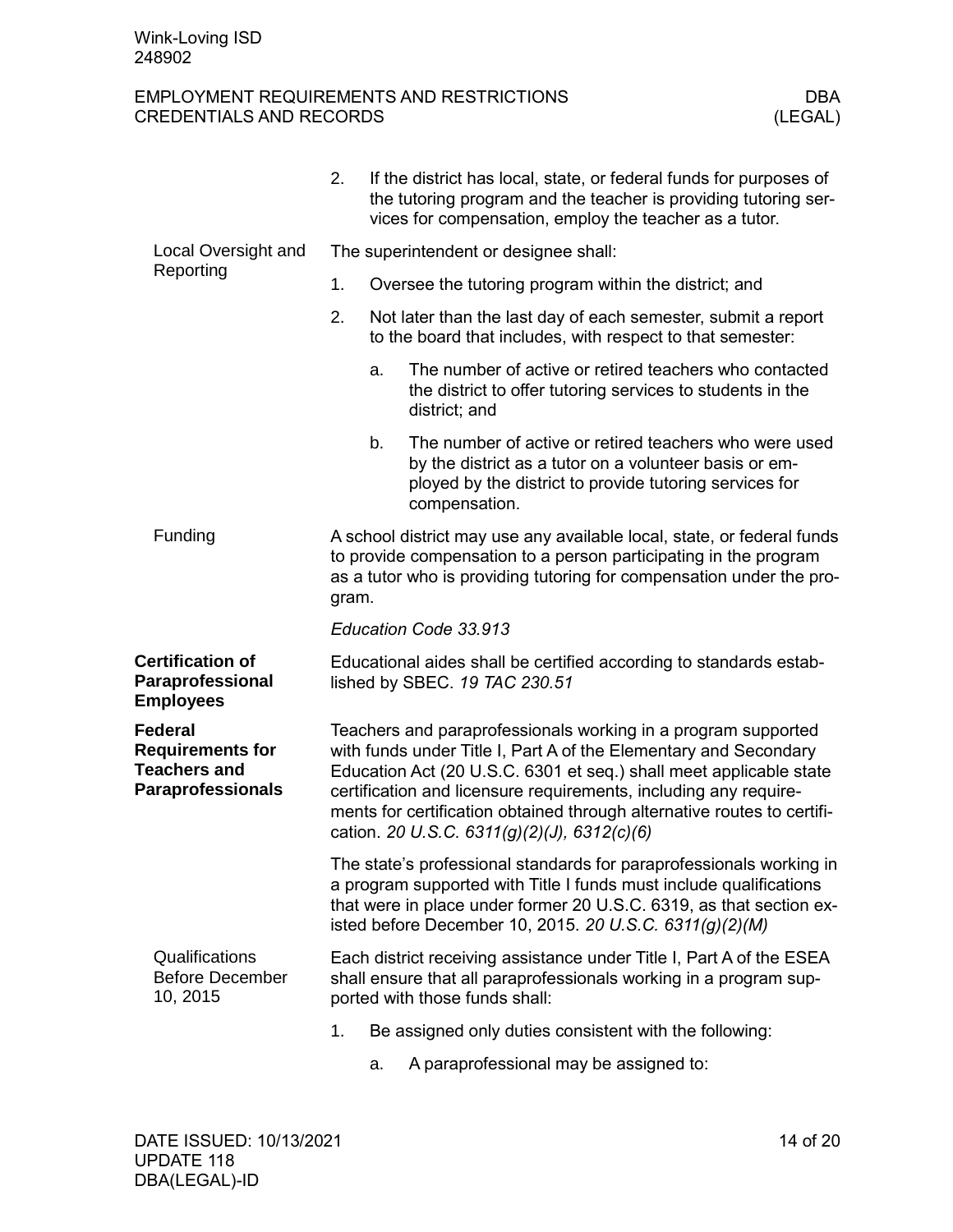### EMPLOYMENT REQUIREMENTS AND RESTRICTIONS DBA CREDENTIALS AND RECORDS (LEGAL)

- (1) Provide one-on-one tutoring for eligible students, if the tutoring is scheduled at a time when a student would not otherwise receive instruction from a teacher;
- (2) Assist with classroom management, such as organizing instructional and other materials;
- (3) Provide assistance in a computer laboratory;
- (4) Conduct parental involvement activities;
- (5) Provide support in a library or media center;
- (6) Act as a translator; or
- (7) Provide instructional services to students in accordance with items (b) and (c).
- b. A paraprofessional may not provide any instructional service to a student unless the paraprofessional is working under the direct supervision of a teacher consistent with this section; and
- c. A paraprofessional may assume limited duties that are assigned to similar personnel who are not working in a program supported with funds under this part, including duties beyond classroom instruction or that do not benefit participating children, so long as the amount of time spent on such duties is the same proportion of total work time as prevails with respect to similar personnel at the same school.
- 2. Regardless of a paraprofessional's hiring date, have earned a secondary school diploma or its recognized equivalent.
- 3. If hired after January 8, 2002, have one of the following credentials:
	- a. Completed at least two years of study at an institution of higher education;
	- b. Obtained an associate's (or higher) degree; or
	- c. Met a rigorous standard of quality and can demonstrate, through a formal state or local academic assessment:
		- (1) Knowledge of, and the ability to assist in instructing, reading, writing, and mathematics; or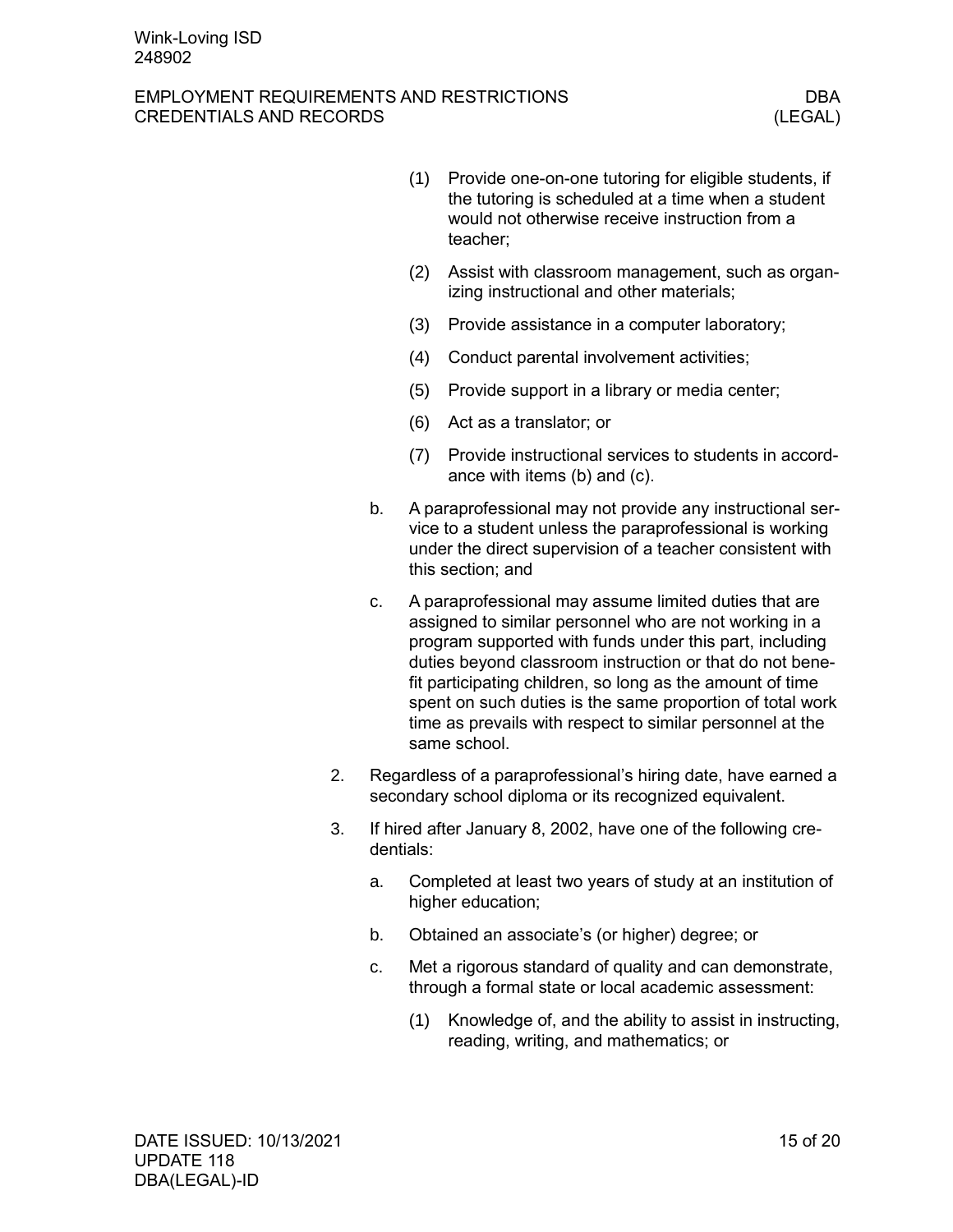<span id="page-15-1"></span><span id="page-15-0"></span>

|                                                                                   |                                                                                                                                   | (2)                      |  | Knowledge of, and the ability to assist in instructing,<br>reading readiness, writing readiness, and mathe-<br>matics readiness, as appropriate.                                                                                                                                                                                                                                                                                                                                                                                                                                                                                                            |  |  |
|-----------------------------------------------------------------------------------|-----------------------------------------------------------------------------------------------------------------------------------|--------------------------|--|-------------------------------------------------------------------------------------------------------------------------------------------------------------------------------------------------------------------------------------------------------------------------------------------------------------------------------------------------------------------------------------------------------------------------------------------------------------------------------------------------------------------------------------------------------------------------------------------------------------------------------------------------------------|--|--|
|                                                                                   |                                                                                                                                   |                          |  | Receipt of a high school diploma is not sufficient to sat-<br>isfy the formal academic assessment requirement.                                                                                                                                                                                                                                                                                                                                                                                                                                                                                                                                              |  |  |
|                                                                                   | sional:                                                                                                                           |                          |  | The requirements at item 3, above, shall not apply to a paraprofes-                                                                                                                                                                                                                                                                                                                                                                                                                                                                                                                                                                                         |  |  |
|                                                                                   | 1.                                                                                                                                | as a translator; or      |  | Who is proficient in English and a language other than Eng-<br>lish and who provides services primarily to enhance the par-<br>ticipation of children in programs under Title I, Part A by acting                                                                                                                                                                                                                                                                                                                                                                                                                                                           |  |  |
|                                                                                   | 2.                                                                                                                                | ment activities.         |  | Whose duties consist solely of conducting parental involve-                                                                                                                                                                                                                                                                                                                                                                                                                                                                                                                                                                                                 |  |  |
|                                                                                   |                                                                                                                                   |                          |  | Former 20 U.S.C. 6319 in effect before Dec. 10, 2015                                                                                                                                                                                                                                                                                                                                                                                                                                                                                                                                                                                                        |  |  |
| Federal<br><b>Requirements for</b><br><b>Special Education</b><br><b>Teachers</b> | Each person employed as a special education teacher who<br>teaches elementary school, middle school, or secondary school<br>must: |                          |  |                                                                                                                                                                                                                                                                                                                                                                                                                                                                                                                                                                                                                                                             |  |  |
|                                                                                   | 1.                                                                                                                                | tion teacher;            |  | Have obtained full state certification as a special education<br>teacher [including participating in an alternate route to certifi-<br>cation as a special educator, if such alternate route meets<br>minimum requirements described in 34 C.F.R.<br>2005.56(a)(2)(ii) as in effect November 28, 2008], or passed<br>the state special education teacher licensing examination,<br>and holds a license to teach in the state as a special educa-                                                                                                                                                                                                            |  |  |
|                                                                                   | 2.                                                                                                                                | sional basis; and        |  | Have not had special education certification or licensure re-<br>quirements waived on an emergency, temporary, or provi-                                                                                                                                                                                                                                                                                                                                                                                                                                                                                                                                    |  |  |
|                                                                                   | 3.                                                                                                                                |                          |  | Hold at least a bachelor's degree.                                                                                                                                                                                                                                                                                                                                                                                                                                                                                                                                                                                                                          |  |  |
|                                                                                   |                                                                                                                                   | 20 U.S.C. 1412(a)(14)(C) |  |                                                                                                                                                                                                                                                                                                                                                                                                                                                                                                                                                                                                                                                             |  |  |
| <b>CPR and First Aid</b><br><b>Certification</b>                                  |                                                                                                                                   |                          |  | A district employee who serves as head director of a school march-<br>ing band, head coach, or chief sponsor of an extracurricular ath-<br>letic activity (including cheerleading) that is sponsored or sanc-<br>tioned by the district or UIL must maintain and submit to the district<br>proof of current certification in first aid and cardiopulmonary resus-<br>citation issued by the American Red Cross, the American Heart As-<br>sociation, or another organization that provides equivalent training<br>and certification. A district shall adopt, in accordance with its pro-<br>fessional development policy [see DMA], procedures for adminis- |  |  |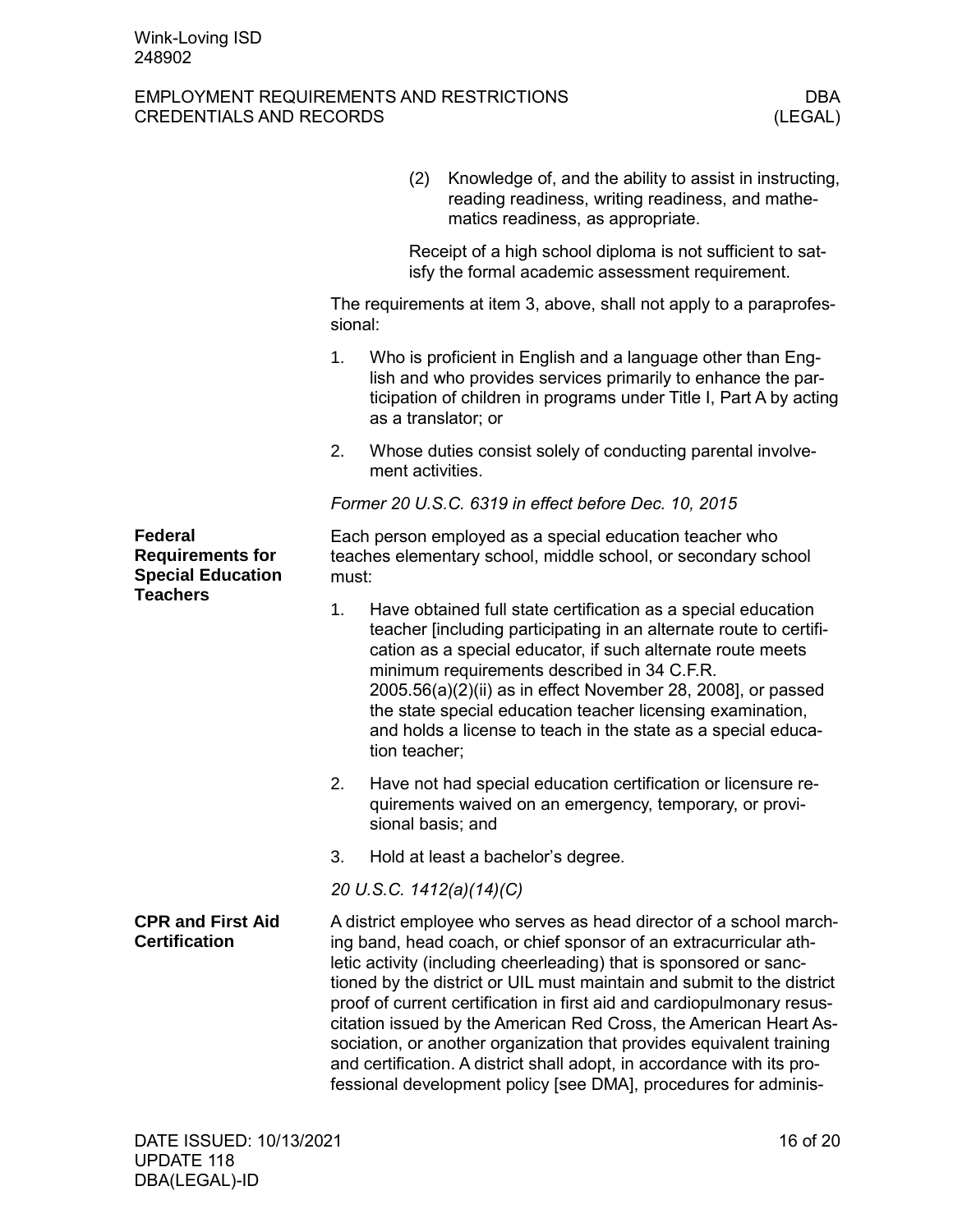<span id="page-16-2"></span><span id="page-16-1"></span><span id="page-16-0"></span>

| Wink-Loving ISD<br>248902                |                                                                                                                                                                                                                                                                                                                                                                                                                                                                                   |                                                                                                                                                                                                                                                             |  |
|------------------------------------------|-----------------------------------------------------------------------------------------------------------------------------------------------------------------------------------------------------------------------------------------------------------------------------------------------------------------------------------------------------------------------------------------------------------------------------------------------------------------------------------|-------------------------------------------------------------------------------------------------------------------------------------------------------------------------------------------------------------------------------------------------------------|--|
| <b>CREDENTIALS AND RECORDS</b>           |                                                                                                                                                                                                                                                                                                                                                                                                                                                                                   | <b>EMPLOYMENT REQUIREMENTS AND RESTRICTIONS</b><br>DBA<br>(LEGAL)                                                                                                                                                                                           |  |
|                                          | tering this requirement, including procedures for the time and man-<br>ner in which proof of current certification must be submitted. Edu-<br>cation Code 33.086                                                                                                                                                                                                                                                                                                                  |                                                                                                                                                                                                                                                             |  |
| <b>AED Certification</b>                 | Each school nurse, assistant school nurse, athletic coach or spon-<br>sor, physical education instructor, marching band director, cheer-<br>leading coach, and any other employee specified by the commis-<br>sioner must receive and maintain certification in the use of an<br>automated external defibrillator (AED) from the American Heart As-<br>sociation, the American Red Cross, or a similar nationally recog-<br>nized association. Education Code 22.902(c) [See DMA] |                                                                                                                                                                                                                                                             |  |
| <b>School Bus Drivers</b><br>Credentials | For purposes of the following provisions, a "school bus driver" is a<br>driver transporting school children and/or school personnel on<br>routes to and from school or on a school-related activity trip while<br>operating a multifunction school activity bus, school activity bus, or<br>school bus. 37 TAC 14.1 [See CNA]                                                                                                                                                     |                                                                                                                                                                                                                                                             |  |
|                                          | At a minimum, to become employed and maintain employment<br>status as a school bus driver, a person must meet the following<br>requirements:                                                                                                                                                                                                                                                                                                                                      |                                                                                                                                                                                                                                                             |  |
|                                          | 1.                                                                                                                                                                                                                                                                                                                                                                                                                                                                                | Be at least 18 years old.                                                                                                                                                                                                                                   |  |
|                                          | 2.                                                                                                                                                                                                                                                                                                                                                                                                                                                                                | Possess a valid driver's license designating a class appropri-<br>ate (with applicable endorsement, if commercial driver li-<br>cense) for the gross vehicle weight rating and manufacturer's<br>designed passenger capacity of the vehicle to be operated. |  |
|                                          | 3.                                                                                                                                                                                                                                                                                                                                                                                                                                                                                | Meet the medical qualifications specified by the Department<br>of Public Safety (DPS) at 37 Administrative Code 14.12. [See<br>DBB <sub>1</sub>                                                                                                             |  |
|                                          | 4.                                                                                                                                                                                                                                                                                                                                                                                                                                                                                | Maintain an acceptable driving record in accordance with the<br>minimum standards established by the DPS at 37 Administra-<br>tive Code 14.14.                                                                                                              |  |
|                                          | 5.                                                                                                                                                                                                                                                                                                                                                                                                                                                                                | Maintain an acceptable criminal history record, secured from<br>any law enforcement agency or criminal justice agency, and<br>reviewed in accordance with the provisions of Education<br>Code Chapter 22. [See DBAA]                                        |  |
|                                          | 6.                                                                                                                                                                                                                                                                                                                                                                                                                                                                                | Possess a valid Texas School Bus Driver Safety Training Cer-<br>tificate, as specified at 37 Administrative Code 14.35 or a<br>valid Enrollment Certificate, as specified at 37 Administrative<br>Code 14.36.                                               |  |
|                                          |                                                                                                                                                                                                                                                                                                                                                                                                                                                                                   | Transp. Code 521.022; 37 TAC 14.11, .12, .14                                                                                                                                                                                                                |  |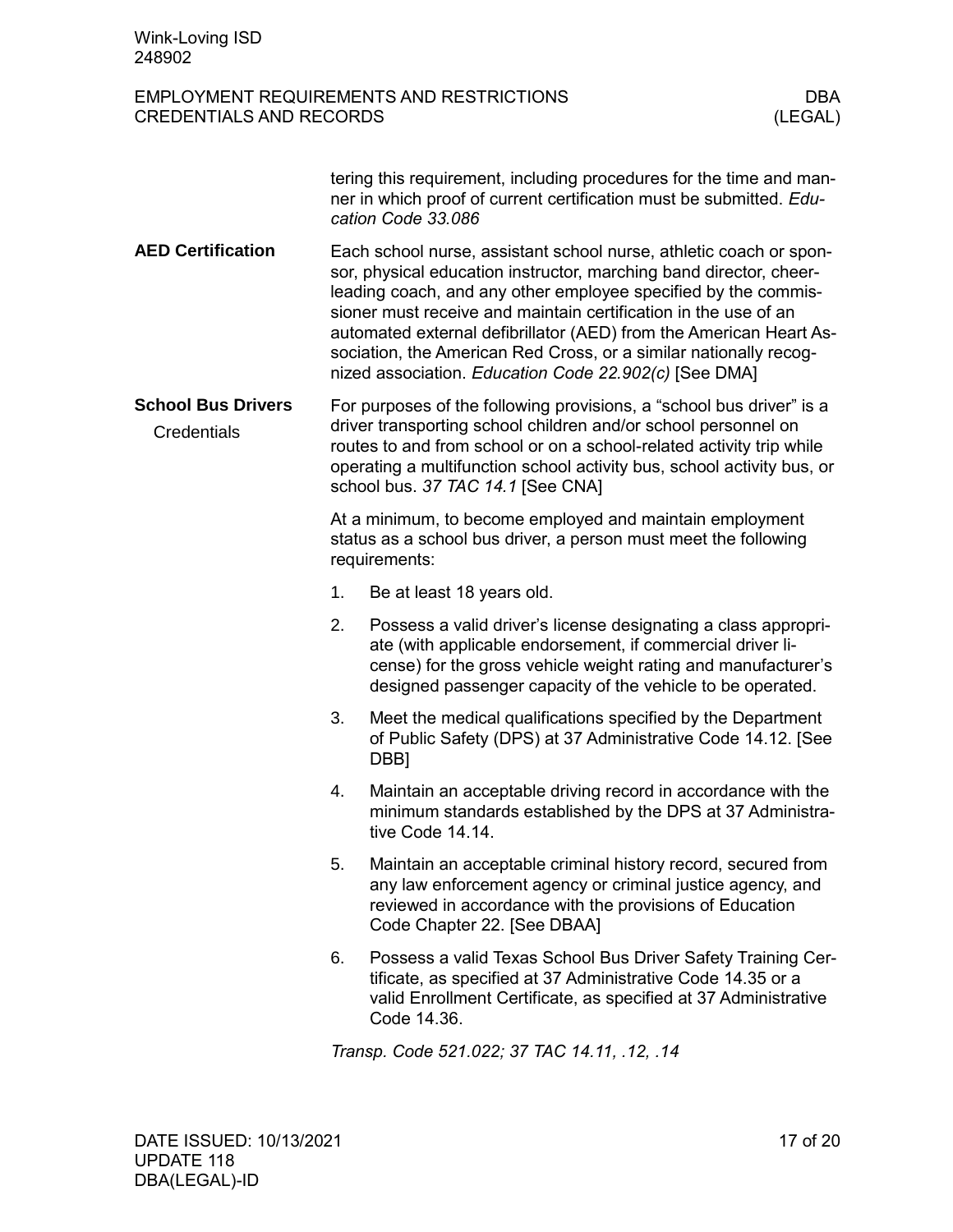<span id="page-17-2"></span><span id="page-17-1"></span><span id="page-17-0"></span>

| Pre-Employment<br>Inquiries | An applicant for employment as a school bus driver must disclose<br>to the district:                                                                                                                                                                                                                                                                                                                                                                                                                                                                                                                                                              |  |  |  |
|-----------------------------|---------------------------------------------------------------------------------------------------------------------------------------------------------------------------------------------------------------------------------------------------------------------------------------------------------------------------------------------------------------------------------------------------------------------------------------------------------------------------------------------------------------------------------------------------------------------------------------------------------------------------------------------------|--|--|--|
|                             | 1.<br>Any violations of motor vehicle laws or ordinances (other than<br>parking violations) of which the applicant was convicted or for-<br>feited bond or collateral during the three years preceding the<br>date the application is submitted;                                                                                                                                                                                                                                                                                                                                                                                                  |  |  |  |
|                             | Any serious traffic violations, as defined by Transportation<br>2.<br>Code 522.003(25), of which the applicant was convicted dur-<br>ing the ten years preceding the date the application is submit-<br>ted; and                                                                                                                                                                                                                                                                                                                                                                                                                                  |  |  |  |
|                             | 3.<br>Any suspension, revocation, or cancellation of driving privi-<br>lege that the applicant has ever received.                                                                                                                                                                                                                                                                                                                                                                                                                                                                                                                                 |  |  |  |
|                             | The district shall make an inquiry into the applicant's complete driv-<br>ing record, with DPS and with any state in which the applicant held<br>a motor vehicle operator's license or permit within the past seven<br>years. If no previous driving record is found to exist, the district<br>must document its efforts to obtain such information and certify that<br>no previous driving record exists for the individual.                                                                                                                                                                                                                     |  |  |  |
|                             | The district shall review the applicant's driving record to determine<br>whether that person meets minimum requirements, as described at<br>37 Administrative Code 14.14(d) (penalty points for convictions of<br>traffic law violations and crash involvements).                                                                                                                                                                                                                                                                                                                                                                                 |  |  |  |
|                             | 37 TAC 14.14(b)                                                                                                                                                                                                                                                                                                                                                                                                                                                                                                                                                                                                                                   |  |  |  |
| <b>Annual Evaluation</b>    | A district shall, at least once every 12 months, make an inquiry into<br>the complete driving record of each school bus driver it employs,<br>with DPS and with any state in which the individual held a motor<br>vehicle operator's license or permit during that time period. The<br>district shall review the driving record to determine whether the<br>individual meets the minimum requirements described at 37<br>Administrative Code 14.14(d) (penalty points for convictions of<br>traffic law violations and crash involvements). Transp. Code<br>521.022(d); 37 TAC 14.14(c)                                                           |  |  |  |
| Disqualification            | Any person who has accumulated ten or more penalty points shall<br>be considered ineligible to transport students until such time as he<br>or she may become qualified. A school bus driver who receives no-<br>tice that his or her license, permit, or privilege to operate a motor<br>vehicle has been revoked, suspended, or withdrawn shall notify the<br>district of the contents of the notice before the end of the business<br>day following the day the driver received it. A district shall not per-<br>mit a disqualified driver to drive a school bus, school activity bus,<br>or multifunction school activity bus. 37 TAC 14.14(g) |  |  |  |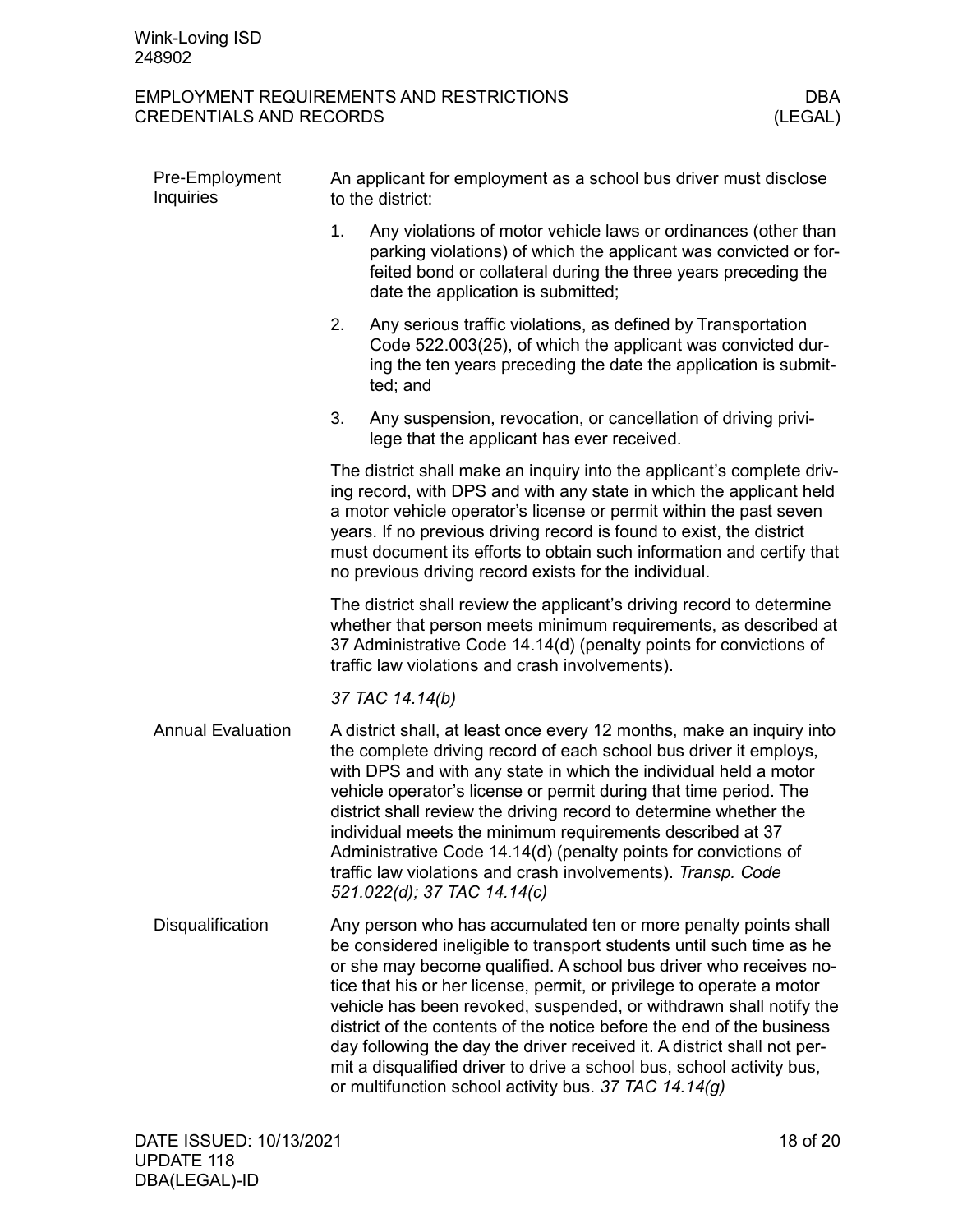<span id="page-18-3"></span><span id="page-18-2"></span><span id="page-18-1"></span><span id="page-18-0"></span>

| <b>Employee Records</b><br>Professional | The following records on professional personnel must be readily<br>available for review by the commissioner:                                                                                                                                                                                                                                                                                                                                                                                  |  |  |  |
|-----------------------------------------|-----------------------------------------------------------------------------------------------------------------------------------------------------------------------------------------------------------------------------------------------------------------------------------------------------------------------------------------------------------------------------------------------------------------------------------------------------------------------------------------------|--|--|--|
| <b>Employees</b>                        | Credentials (certificate or license);<br>1.                                                                                                                                                                                                                                                                                                                                                                                                                                                   |  |  |  |
|                                         | 2.<br>Service record(s) and any attachments;                                                                                                                                                                                                                                                                                                                                                                                                                                                  |  |  |  |
|                                         | 3.<br>Contract;                                                                                                                                                                                                                                                                                                                                                                                                                                                                               |  |  |  |
|                                         | 4.<br>Teaching schedule or other assignment record; and                                                                                                                                                                                                                                                                                                                                                                                                                                       |  |  |  |
|                                         | Absence from duty reports.<br>5.                                                                                                                                                                                                                                                                                                                                                                                                                                                              |  |  |  |
| Service Record                          | The basic document in support of the number of years of profes-<br>sional service claimed for salary increment purposes and both the<br>state's sick and personal leave program data for all personnel is<br>the service record (form FIN-115) or a similar form containing the<br>same information. It is the responsibility of the issuing district to en-<br>sure that service records are true and correct and that all service<br>recorded on the service record was actually performed. |  |  |  |
|                                         | The service record must be validated by a person designated by a<br>district to sign service records. The service record shall be kept on<br>file at the district.                                                                                                                                                                                                                                                                                                                            |  |  |  |
| Former<br><b>Employees</b>              | On request by a classroom teacher, librarian, school counselor, or<br>nurse or by the school district employing one of those individuals, a<br>district that previously employed the individual shall provide a copy<br>of the individual's service record to the district employing the indi-<br>vidual. The district must provide the copy not later than the 30th<br>day after the later of:                                                                                               |  |  |  |
|                                         | 1.<br>The date the request is made; or                                                                                                                                                                                                                                                                                                                                                                                                                                                        |  |  |  |
|                                         | 2.<br>The date of the last day of the individual's service to the dis-<br>trict.                                                                                                                                                                                                                                                                                                                                                                                                              |  |  |  |
|                                         | The original service record, verified by the employee, shall be<br>given to the employee upon request or sent to the next employing<br>district. A district must maintain a legible copy for audit purposes. A<br>scanned version of the original service record may be considered<br>official if sent directly from one employing district to another em-<br>ploying district.                                                                                                               |  |  |  |
|                                         | Education Code 21.4031; 19 TAC 153.1021(b), (d)                                                                                                                                                                                                                                                                                                                                                                                                                                               |  |  |  |
| Access to<br><b>Employee Records</b>    | With regard to public access to information in personnel records,<br>custodians of such records shall adhere to the requirements of the<br>Public Information Act. Gov't Code Ch. 552 [See GBA]                                                                                                                                                                                                                                                                                               |  |  |  |